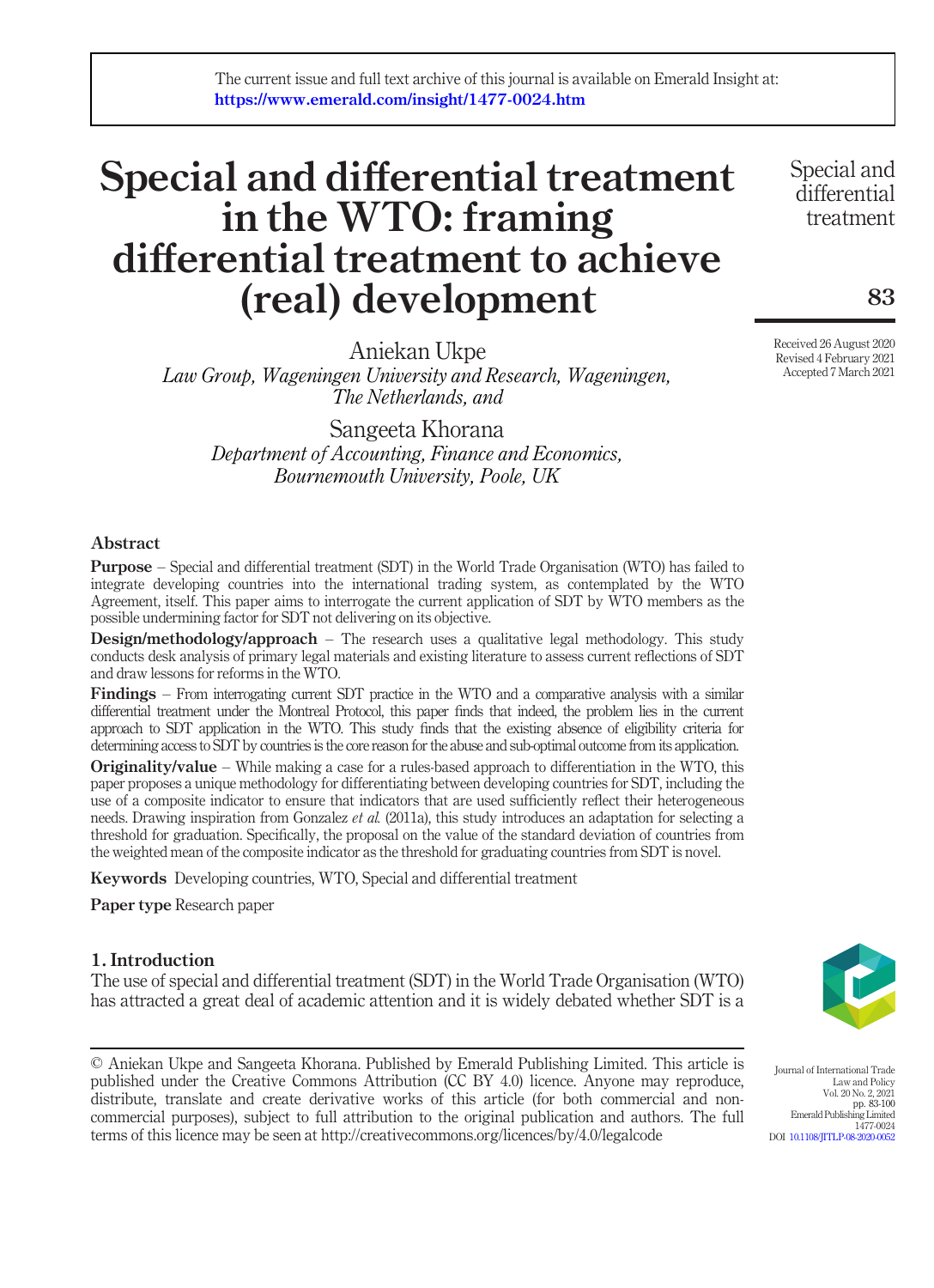**IITLP** 20,2

84

development tool (aimed at addressing the problems of developing countries) or a trade tool (to support the integration of developing countries into the trading system) [\(Lee, 2016](#page-15-0); [Page,](#page-15-1) [2004](#page-15-1); [Conconi and Perroni, 2015;](#page-14-0) [Hoekman, 2005;](#page-14-1) [Ornelas, 2016;](#page-15-2) [Surono and Hidayati, 2019\)](#page-15-3). Furthermore, the accessibility of SDT by members at different levels of development is long overdue for reconsideration. Our paper aims to critique the current framework for SDT, review extant literature and propose an alternative framework for determining eligibility for and content of SDT.

Traditionally, SDT was designed to help developing countries to develop their economies through exports and to enable them to pursue policy options that they considered appropriate for development [\[1\]](#page-11-0) [\(Kleen and Page, 2005;](#page-15-4) [Ornelas, 2016](#page-15-2)). Discussions have, however, continued to rage in the academic and policy domains on how best to streamline SDT to align with developing countries' national economic development strategies and invariably, better respond to their development needs [\(Prowse, 2002](#page-15-5); [Hoekman](#page-14-2) et al., 2004; [Hoekman](#page-14-3) et al., 2003; [Cottier, 2006](#page-14-4); [Keck and Low,](#page-14-5) [2004\)](#page-14-5). The focus has since changed and the justification for SDT is now to support developing countries to overcome problems faced in implementing trade commitments [\(Page, 2004](#page-15-1); [Keck and Low, 2004;](#page-14-5) [Imboden, 2017](#page-14-6)). Furthermore, there is growing dissent against the "one size fits all" principle of SDT, including calls to introduce a higher level of differentiation between developing countries ([Hoekman](#page-14-3) et al., 2003; [Finger, 1991](#page-14-7)). The objection has been underscored by former US Trade Representative, Robert Zoellick and former EU Commissioner for External Trade, Peter Mandelson [[2\]](#page-11-1). They both expressed concerns on the need to ensure the "right degree of differentiation" for a robust SDT regime that addresses the needs of developing countries in the WTO. The Trump administration has explicitly sought changes to the flexibilities provided and has claimed that SDT reflects an outdated dichotomy between developed and developing countries, such that the need for countries to "self-declare" their developing country status amplifies the problem ([USG, 2019;](#page-15-6) [WTO, 2019a](#page-16-0)). While there is a lack of support for SDT as a growth-promoting strategy, there is also an emerging need for further research that explicitly tackles the challenges that it presents. Past WTO Rounds, inextricably linked SDT negotiations to introducing differentiation between developing countries, suggesting that an ambitious SDT regime can be achieved as a trade-off for differentiation amongst beneficiaries. While developing countries on their part made no pretext about the rejection of the principle of differentiation [[3](#page-11-2)], SDT continues to be couched in a vague and faded language without specific objectives and measures [\(Paugam and Novel, 2005\)](#page-15-7). In effect, SDT talks at the multilateral level have remained deadlocked for over two decades [[4\]](#page-12-0). Within the current context, an important question is whether the rules of the multilateral trading system, as currently framed, sufficiently promote development. If not, how best can the current rules be redesigned to achieve the development objectives?

The paper discusses the current SDT framework at the WTO, examines options and suggests how the WTO could promote development by allowing targeted SDT. In particular, the paper examines whether the existing rules-based approach to differentiation in the WTO can serve as a blueprint for an effective and developmentoriented application of SDT. The structure of the paper is as follows: Section 2 reviews underlying factors that determine SDT eligibility at the multilateral level. Section 3 outlines the case for differentiation in the WTO. Section 4 reviews alternative theoretical options for differentiation and advances to present reform proposals. Section 5 offers conclusions.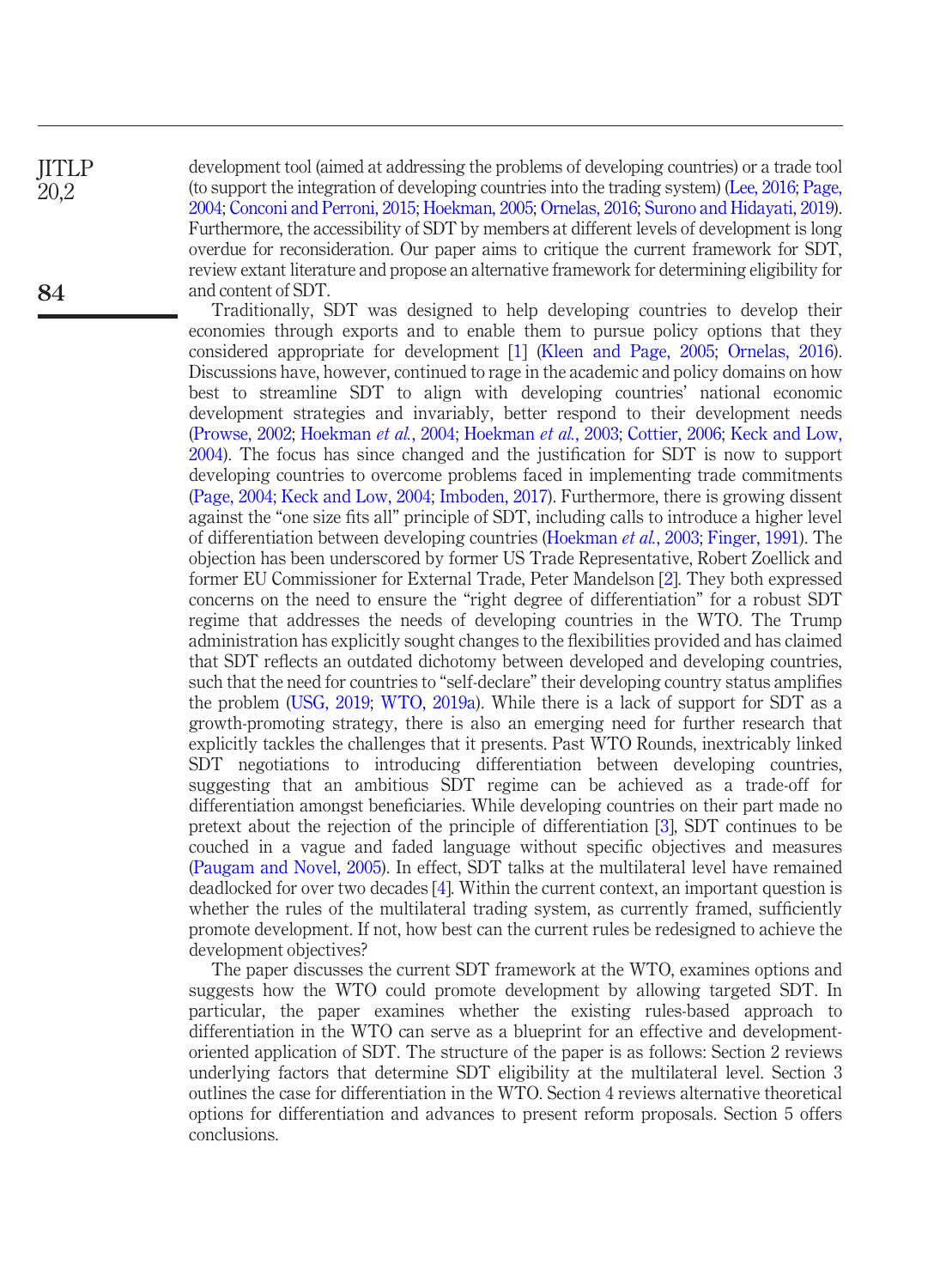## 2. Issues with special and differential treatment

## 2.1 Application of rules

The preamble of the WTO underscores the economic development of developing countries as a major objective and encourages "positive efforts" by developed country members to actualise it [[5](#page-12-1)]. WTO agreements also reflect the underlying intent of SDT and policies to support the development and integration of developing countries into the global trading system. SDT provisions specifically aim to enhance trading opportunities for developing countries, protect their interests and allow flexibility in taking on new trade obligations, as well as in the use of trade policy instruments [\(Lee, 2016](#page-15-0)). It has been opined by experts that other than merely reflecting developmental aspirations, WTO disciplines generally fall short of advancing the interests of developing countries in real terms. For instance, while export subsidies (an important policy tool for many developing countries) are prohibited by WTO rules, farm support to agricultural produce by developed countries is not [\(Lee, 2016](#page-15-0), p. 451). Historically, countries such as the UK and the USA permitted the use of special treatment by countries to enable the development of specific sectors. Both countries allowed the use of export subsidies in the 18<sup>th</sup> and 19<sup>th</sup> centuries by their former colonies to develop their textile industry and the rail sector, respectively, but developing countries are denied this under the current SDT framework [\(Lee, 2016,](#page-15-0) p. 451; [Chang, 2002\)](#page-14-8). Similarly, trade-related investment measures (TRIMs) such as local content requirements, (also, an important policy tool used by many developing countries to increase local inputs in production processes) are prohibited by WTO rules [\[6\]](#page-12-2). Evidence also suggests that several developed WTO member countries have used similar investment measures and protectionist policies such as import substitution and high tariffs, to support their industrial development. [\(Shafaeddin, 1998](#page-15-8)).

Given that the benefits of preferential schemes are being increasingly eroded, developing countries have also questioned the economic value of traditional SDT. Lower tariffs, which are a result of WTO negotiations, have resulted in the loss of benefits granted to developing countries and LDCs [\(Francois, 2006](#page-14-9)). This has exposed the LDCs in particular, to competition from highly efficient developed country competitors and also provided them with far less competitive market access conditions for their key exports. On the part of developed countries, there has been a clear change in attitude to SDT. While developed countries continue to recognise the specific needs of LDCs, they are less willing to accord SDT to emerging economies, which have become major trading powers over time [\[7](#page-12-3)]. Indeed, the increasing share of developing countries such as Mexico and Turkey, in global trade questions the basis and legitimacy of SDT. This is given that exports from developing countries represent nearly 50% of all global exports, with the largest 15 developing countries accounting for about three-fourths of those exports [\(UNCTAD, 2019\)](#page-15-9). All these issues underscore the rationale to seek to secure convergence amongst WTO members on acceptable criteria for reviewing the current SDT framework.

#### 2.2 The definition of "developing country"

The present categorisation of developing countries at the WTO applies to a wide range of countries that, in reality, are disparate in terms of their level of development. The category of LDCs, created by the UN in 1971 and adopted by the WTO, is the only formal categorisation reflecting the least developed amongst the developing countries [\[8\]](#page-12-4). Under the Enabling Clause deeper flexibilities such as longer transition periods to implement disciplines and deeper preferences in the context of preferential trade programmes, are accorded to the LDCs [\[9\]](#page-12-5).

The concept of "developing countries" can be traced to the provision of GATT where Article XVIII of GATT 1947 gave developing countries the right to protect infant industries Special and differential treatment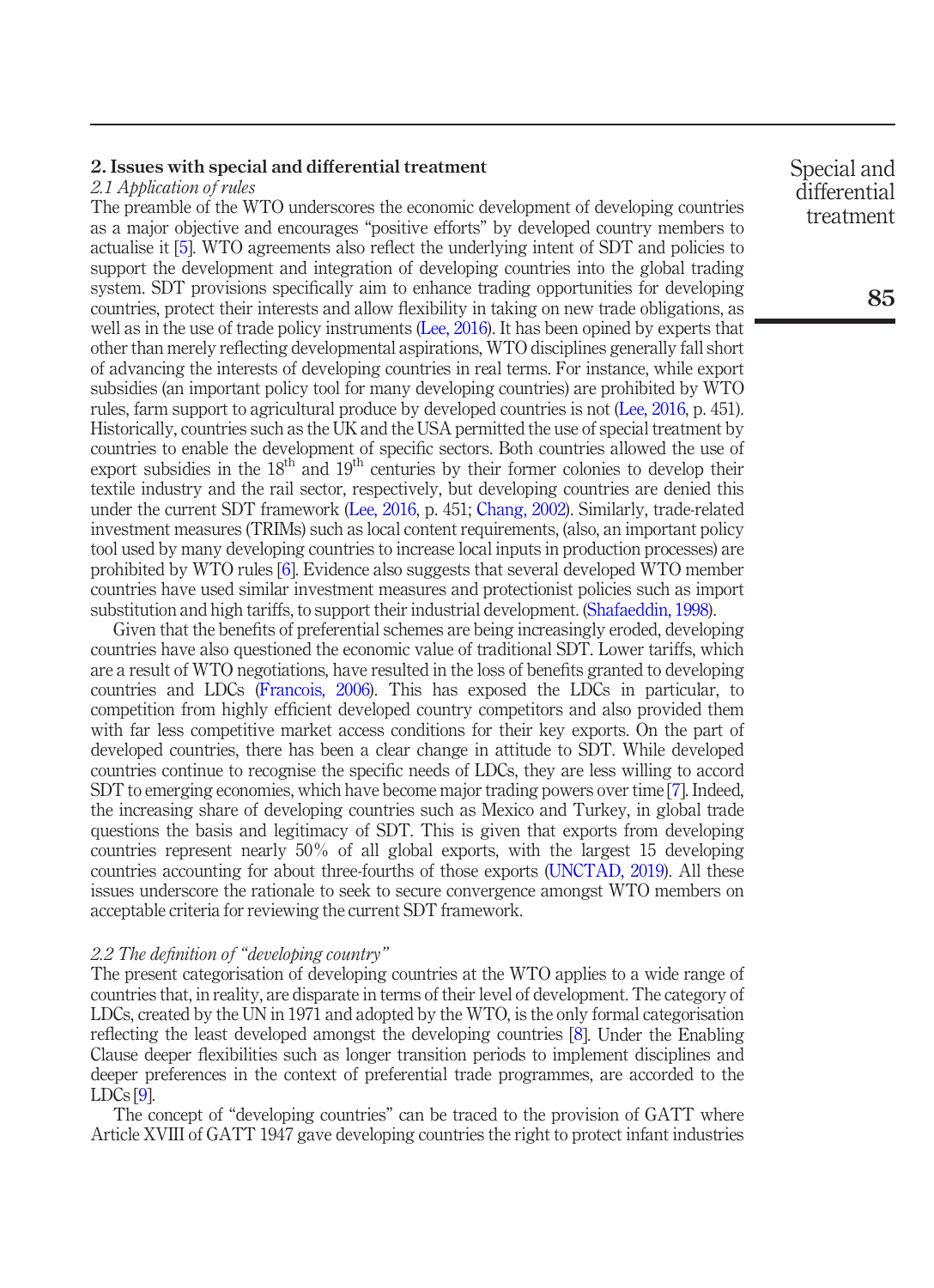## and use trade restrictions for balance-of-payments purposes. Articles XXXVI, XXXVII and XXXVIII of GATT 1994 subsequently recognised the special needs of developing countries and exempted them from making reciprocal concessions during trade negotiations. Article XVIII(1) provides that:

[t]he contracting parties recognise that the attainment of the objectives of this Agreement will be facilitated by the progressive development of their economies, particularly of those contracting parties the economies of which can only support low standards of living and are in the early stages of development.

Paragraph 4(a) of the Article explains its purpose as being to allow a contracting party, whose economy "can only support low standards of living and is in the early stages of development", to be free to deviate temporarily from the provisions of the other Articles of the GATT under prior defined circumstances. This is, perhaps, the closest that the GATT/ WTO system has come to defining "developing countries" ([Cui, 2008,](#page-14-10) p. 133). Reading Paragraphs 1 and 4(a) of Article XVIII together, [Cui, 2008](#page-14-10) highlights the two criteria to support the identification of a developing country. The first is "low standard of living" and the second is "in the early stage of development". Cue, however, raises questions on how low the standards of living should be and at what stage of development can a country qualify to be in an "early stage of development" ([Cui, 2008](#page-14-10), p. 134). Annex I to the GATT provides an insight in respect of both criteria. By "low standards of living", it urges members to consider the normal position of that economy rather than the exceptional circumstances such as those that may result from the temporary existence of exceptionally favourable conditions. In the case of "early stage of development", Annex I explains that the phrase is not meant to apply only to contracting parties that have just started on the process of economic development, but applies to contracting parties whose economies are undergoing industrialisation to reduce their dependence on primary products' production [[10](#page-12-6)].

The explanation in Annex I on how to identify a developing country, however, falls short of establishing any objective criteria to guide an attempt to draw up a list of "developing countries". The language used in attempting a definition lacks any legal precision and is, at best, a guide in which the phrases of "low standards of living" and "in the early stage of development" should be interpreted. Citing Ceylon-Article XVIII Applications [\[11\]](#page-12-7), [Cui \(2008\)](#page-14-10) illustrates the arbitrariness that underlies such criteria in defining "developing countries". In this case, Ceylon had applied to the GATT Working Party under Article XVIII to seek exemption for a period of 10 years to impose quantitative restrictions on the importation of specified petroleum products if at any time this should prove necessary to ensure the development and operation of the domestic, petroleum refinery. In examining Ceylon's application, the GATT Panel had to first consider whether Ceylon was eligible under paragraph 4(a) of Article XVIII. Going by the criteria of "low standards of living", the Panel found that the gross national product (GNP) per capita for Ceylon in 1955 was US\$128. This was higher than the GNP per capita of countries such as Burma and India, but lower than that of Greece, Cuba and the Dominican Republic and very substantially lower than the GNP per capita of industrialised countries in Western Europe. To examine the criteria and decide whether Ceylon was "in the early stage of development", the Panel based its consideration on the share of manufacturing, mining and construction in the country's GNP. This share (including mining, a primary industry) was found to be about 10%, a figure lower than that of Burma and Greece and substantially lower than that of developed industrial countries [\[12\]](#page-12-8). [Cui \(2008\)](#page-14-10) considers the Panel's preference for GNP per capita over the gross domestic product (GDP) per capita or other national income indicators, in the determination of both "low standards of living" and "in the early stage of development" as arbitrary. This is given

**IITLP** 20,2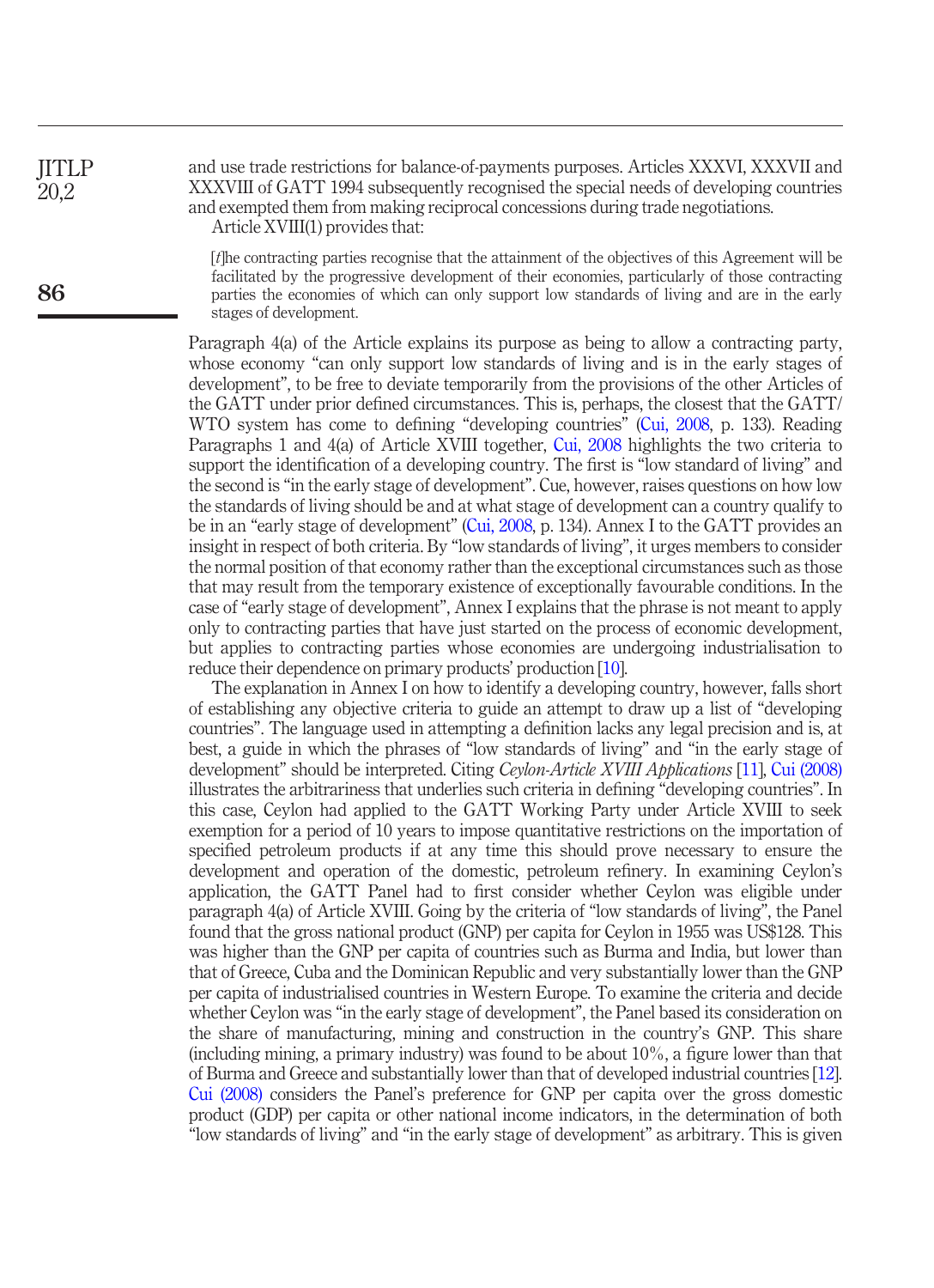that the Panel provided no reasons for the preference [\(Cui, 2008](#page-14-10), p. 135). [Cui \(2008,](#page-14-10) p. 135) made the same point in respect to the Panel's inclusion of mining in the calculation of the share of certain industries relative to the GNP. He opines that albeit, the Panel's choice was seemingly arbitrary it was justified because there was no provision in GATT Article XVIII to govern such issues. Nevertheless, the use of socioeconomic indicators to categorise countries by their level of economic development is widespread. The World Bank and the Organisation of Economic and Cooperation Development (OECD) use economic criteria such as GNP per capita; vulnerability index; social criteria such as human development indexes and institutional criteria such as governance and freedom index. However, these indicators generally fail to specifically address trade-related concerns of developing countries. Also, the very fact that they seek to measure broad development issues for which the WTO has no mandate makes them unsuited for the WTO [\(Paugam and Novel, 2005](#page-15-7), p. 11).

#### 2.3 Self-designation for qualification

Self-designation is a means for developing countries to qualify for SDT at the WTO. [Rolland](#page-15-10) [\(2012\)](#page-15-10) acknowledges that WTO members self-designate in a bid to secure the benefits of various SDT provisions ([Rolland, 2012](#page-15-10)). She, however, notes that the claim is not consistent with reality. In reality, while individual countries are at liberty to self-designate, such selfdesignation is subject to scrutiny by other WTO members ([Rolland, 2012;](#page-15-10) [Verdirame, 1996\)](#page-15-11). Any member that challenges a claim by another to developing country status bears the burden of disproving the claim as opposed to any expectation on the claimant to prove its claim ([Cui, 2008,](#page-14-10) p. 139). Nevertheless, accepted practice suggests that the self-designating country/claimant may bear the burden of demonstrating that it meets the requirements to benefit from the SDT [\[13](#page-12-9)].

Implicit in the practice of self-designation is that a country at a different level of development can claim the status of a developing country and, once claimed, that country is entitled to SDT, irrespective of its capacity or level of development. The problem with such an across-the-board approach is that it fails to respond to actual development needs and in some cases even creates unfair competition between developing countries for trade opportunities. For instance, a small country, like Gambia with a GDP per capita as low as US\$528.79 in 2014 has to compete with a large developing country like Mexico with a GDP per capita of almost US\$10,000 in 2015. Of course, Gambia is already prejudiced from the onset, in terms of the level of its resources and capacity and does not stand a chance to favourably compete with Mexico. This underscores the point that the WTO must ensure a level playing field, not just between developed and developing countries, but also between developing countries.

## 3. The legal case for "differentiation" between beneficiaries

[Rolland \(2012\)](#page-15-10) notes that the continued absence of specific criteria for determining whether a country qualifies as "developing" or not, has seen countries with significant differences, e.g. in size, population, economic and trade capacities, geographical and political conditions, which include Chile, Brazil, India and Korea, being treated as developing countries in WTO jurisprudence [\(Rolland, 2012,](#page-15-10) p. 80). Such factual discrepancy between legal uniformity and economic diversity underscores the need to achieve a balance in the application of trade rules for countries at the WTO. In this context, the principle of differentiation is rooted in the need to treat similarly situated developing countries similarly [\[14\]](#page-12-10). Differentiation was introduced to reduce the political and economic conundrum associated with claims for preferences by a wide diversity of developing countries. Preferences could, however, still be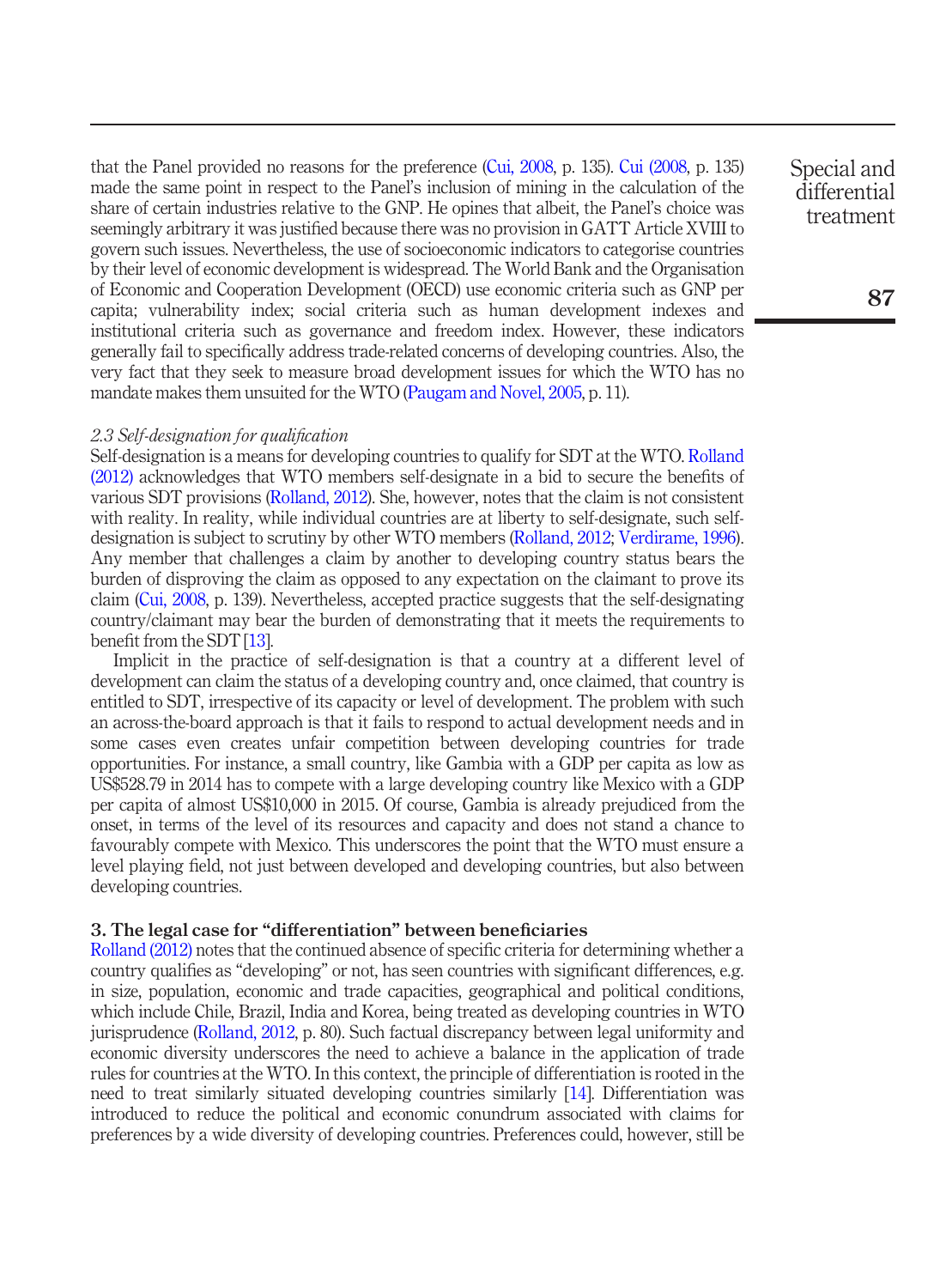**IITLP** 20,2

88

claimed by developing countries on a needs-basis and without undermining the gains from reciprocal concessions, to developing countries as a whole ([Rolland, 2012,](#page-15-10) p. 159).

The use of "special" and "differential" at the WTO supports the view that differential treatment is intrinsic to the SDT framework. Given developing countries are at different levels of development and with varying needs a "one size fits all" approach cannot address the divergent needs of this group of countries. It is, thus, not surprising that the WTO Appellate Body, in the EC-Tariff Preference case [\[15](#page-12-11)], held that "the needs of developing countries vary over time" and that differentiation between countries is allowed to respond to their different development, financial and trade needs [\[16\]](#page-12-12). The Appellate Body not only gave judicial backing to the principle of differentiation but also set out the conditions authorising the application of differentiation between developing countries in preferential trade regimes. The Appellate Body ruled that in granting differential tariff treatment, preference-granting countries are required by virtue of the term "non-discriminatory", to ensure that identical treatment is available to all similarly situated beneficiaries of a generalised scheme of preferences (GSP). In other words, all GSP beneficiaries with the same "development, financial and trade needs" are entitled to the same treatment that a particular GSP scheme offers in response to such needs. The term "non-discriminatory" does not prohibit developed countries from granting different tariffs to products originating in different GSP beneficiaries, provided that such differential tariff treatment meets the remaining conditions in the Enabling Clause [[17](#page-12-13)]. The "similarly situated" approach advocated by the Appellate Body provides legal support to initiatives that propose differentiating between developing countries for purposes of according SDT only to those that actually need it.

Drawing from the WTO panel in the US-Copyright case [\[18](#page-12-14)], the word "special" connotes "having an individual or limited application or purpose"[\[19\]](#page-12-15). Within the context of SDT, it can be implied to suggests that for a treatment to be considered special, it must apply to a particular country or case based on objective facts or conditions that are peculiar to that individual or case. In other words, a treatment that is made available to cases simply on the basis that they fall within a broad and subjectively defined category such as the category of developing countries in the WTO, cannot be said to be special. From this, it would appear that the distinction between differential treatment and "special" treatment lies in the focus of each term [\[20](#page-12-16)]. While the focus of the former is on different categories, that is, by allowing special treatment to distinguish between one category and another, the latter focusses on the peculiarities of an individual or a case. Where "categories" exist, special treatment will not simply apply broadly to all members of a category. It looks into the "category" to identify meritorious and deserving individual cases based on objective facts or conditions. So, while it may be the case that all countries of a particular category are categorised based on a common (and often broad) differentiating factor, it cannot be the case that all WTO members of such particular category are entitled to the same special treatment simply on the basis that they are included in the same category. Nevertheless, this can indeed be the case if all countries in a given category exhibit the same unique characteristics that warrant the same special treatment.

Important differences exist between "special" and "differential" treatment, despite being used relatedly at the WTO. This precipitates the debate on the need to link the two words –– "special" and "differential" – in the WTO. [Paugam and Novel \(2005,](#page-15-7) p. 4) opine that a scrutiny of the rationales for countries' resort to the usage of the Enabling Clause offers some insight into the differences. On the one hand, the Enabling Clause exclusively uses the term "special" in reference to the sub-category of least developing countries, particularly so, in urging regard for their "special economic difficulties and the particular development,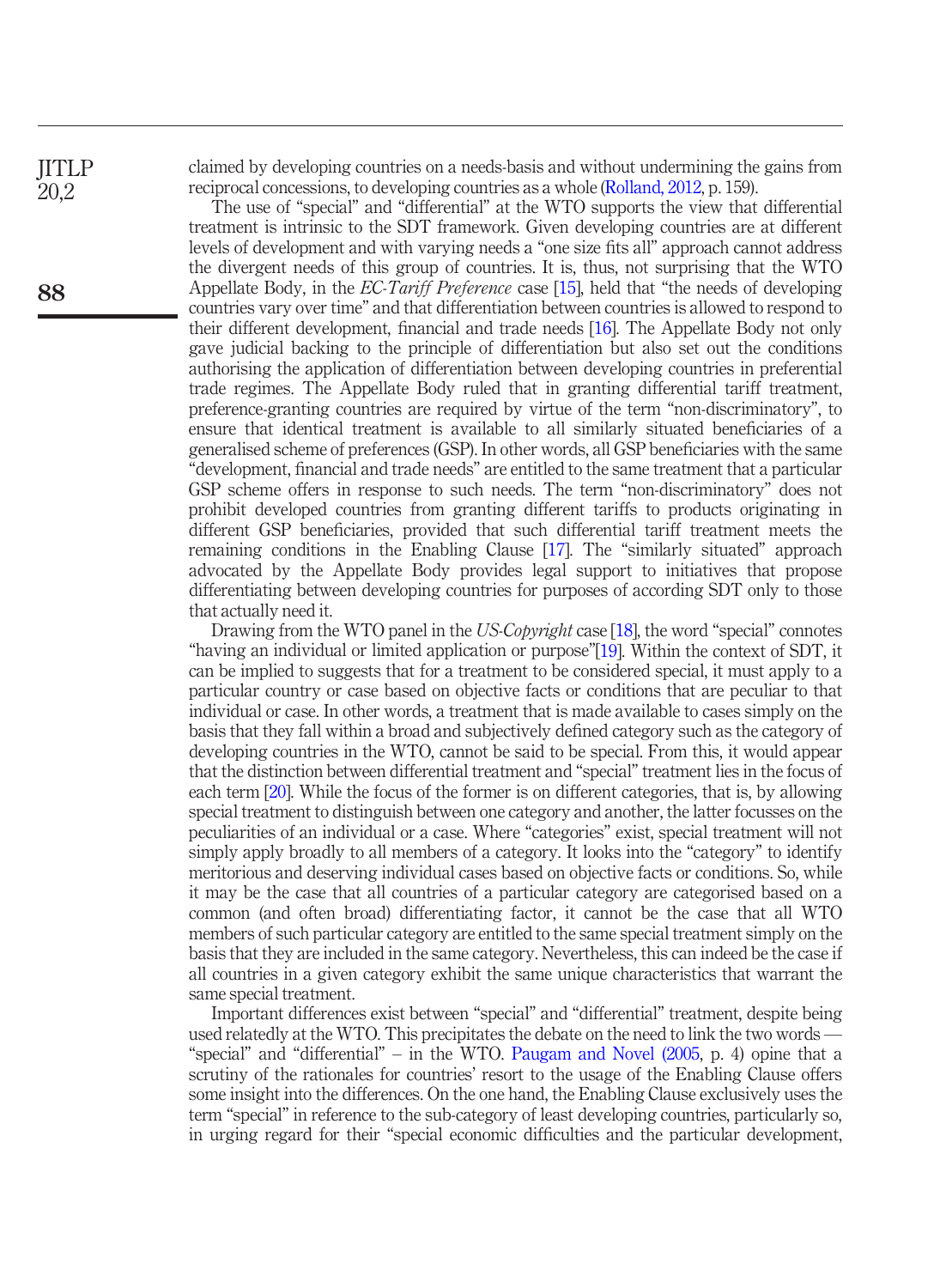financial and trade needs". On the other hand, the authors report that the notion of "differential" and "more favourable" treatment is used in reference to a broader category of "developing country" [\(Paugam and Novel, 2005](#page-15-7), p. 4). Thus, it can be reasonably deduced that the Enabling Clause accords differential treatment to only developing countries, including the sub-set of LDCs as distinct from treatment which is generally available to all WTO members. Given some peculiar features, circumstances or needs of some countries within the category of developing countries, i.e. LDCs, the Enabling Clause allows for further differentiation to offer "special treatment" to this sub-category of developing countries in response to their peculiar features, circumstances or needs [[21](#page-12-17)]. "Special", is used to distinguish the treatment available exclusively for LDCs from the treatment that is generally available to the broader group of developing countries qualifying for SDT [\(Rolland, 2012](#page-15-10), p. 80). Thus, the specific features, circumstances or needs of LDCs, are the basis for according them special treatment and not simply the basis that they are developing countries. If at all, the latter only prequalifies them.

Paragraph 7 of the Enabling Clause clearly affirms the intention of WTO members to treat developing countries differently when it comes to holding them to their trade obligations. Such is to be directly linked with a demonstrable and improving capacity of these countries to participate in international trade. Paragraph 9 of the Clause further underscores the principle of graduation by which developing countries are expected to take up reciprocal trade commitments as their capacities improve. It reflects the idea of graduating developing countries from SDT based on some objective criteria. In other words, it allows for differential treatment of developing countries on the basis of such objective criteria. This is without prejudice to the fact that the Enabling Clause defined no such objective criteria.

## 4. Approaches to differentiation and proposals for reform

The ability to develop countries to implement and benefit from the implementation of WTO rules and disciplines varies, depending on factors such as their institutional capacity, income, size and level of development. This underscores the need for differentiation between countries to appropriately determine which rules should apply to which countries at any point in time. This raises the following questions: – which developing countries can benefit from implementing a specific rule such that the benefits exceed implementation costs? Which country requires SDT before it is able to implement such rules? The rationale for these questions is that some developing countries do not have the capacity to implement the rules even if these were beneficial. They would require some support to be able to implement the rules and reap associated benefits. Differentiation, thus, becomes important to sort developing countries effectively to achieve development. The WTO specifically recognises and differentiates between developing countries. Indeed, efforts to differentiate between developing countries for the purpose of determining SDT eligibility are consistent with the letter and spirit of WTO law [[22](#page-12-18)]. It remains, however, that "objective criteria", which should serve as the basis for such differentiation across WTO agreements are yet to be clearly articulated. This section reviews existing approaches to differentiation and suggests reform of the current SDT framework [[23](#page-13-0)].

#### 4.1 Country-based approach

Country-based approaches tend to group countries at a similar development level and context for the purpose of SDT application. The grouping could either be based on geographical or socio-economic criteria. The rationale for the geographical approach is that huge diversities exist in respect of the development and trade needs of countries in the same Special and differential treatment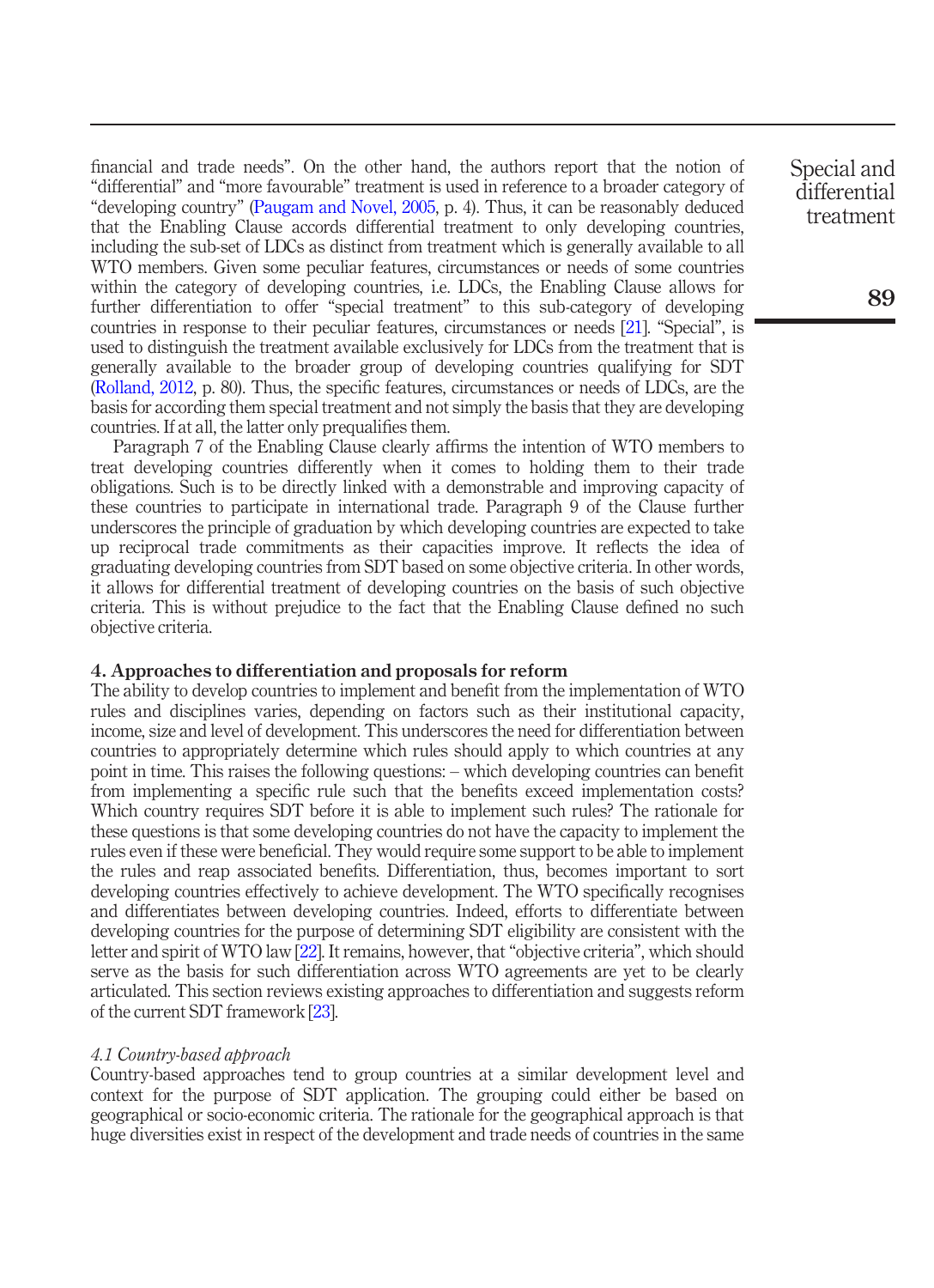**IITLP** 20,2

90

regional grouping. For instance, the development situation and trade needs of Sub-Saharan countries such as the Gambia, South Africa and Kenya, depicts huge variance that would require differential treatment to achieve the objective of SDT in the WTO. Albeit, we earlier questioned the propriety of using socioeconomic indicators to categorise countries at the WTO, using them to determine countries' eligibility for SDT holds huge prospects for successfully reforming SDT in the WTO.

[Hoekman](#page-14-2) *et al.*, 2004 and [Paugam and Novel, 2005](#page-15-7) suggest what is a hybrid (of the country-based approach and a rules-based approach) which identifies an "LDC $+$ " group that would be required to comply with the "core" WTO principles of non-discrimination, prohibition of quantitative restrictions, tariffs binding and transparency. They argue that some WTO disciplines may generate significant implementation costs and prove unsuited to particular developing countries' circumstances, especially for low-income countries [\(Paugam and Novel, 2005](#page-15-7), p. 14). Thus, it is important to ensure that countries have the scale needed for benefits to exceed implementation costs before implementing a rule in issue. This approach would require redefining the existing three-fold country classification at the WTO. [Hoekman](#page-14-2) et al., 2004 suggest that stricter economic-based criteria would be required to regroup countries along the lines of income levels and institutional capacities such that only low-income and small economies should qualify for SDT [\(Hoekman](#page-14-2) et al., 2004, p. 494).

## 4.2 Rules-based approach

The rules-based approach aims to define objective criteria for SDT eligibility on an agreement-by-agreement basis ([Paugam and Novel, 2005](#page-15-7), p. 12). [Stevens \(2002\)](#page-15-12) suggests that such an approach is based on the premise that eligible countries must share a set of differences that are directly related to the rules for which SDT is proposed. [Hoekman](#page-14-3) *et al.* [\(2003\)](#page-14-3) propose that the rules-based approach involves country-based criteria that are applied on an agreement-by-agreement basis to determine whether (when) agreements should be implemented. Essentially, countries that exhibit similar "differences" in respect to a particular rule for which SDT is required, must be accorded such SDT. However, whether the same group of countries receives SDT in respect of another rule is an entirely independent consideration.

#### 4.3 "Differentiated differentiation" approach

While there is a lack of consensus on appropriate criteria for country categorisation at the WTO [\[24](#page-13-1)], it is unarguable that more differentiation between countries is vital if SDT is to become a useful tool to address the special concerns of developing countries [\[25](#page-13-2)]. This paper advocates defining the eligibility criteria for allowing countries access to the SDT on an agreement-by-agreement basis [\[26\]](#page-13-3). While this may attract academic critique, the rationale for this approach is based on the fact that SDT should be geared towards supporting countries to improve their rule implementation capacities. Under this approach, graduation from SDT is not horizontal, given that a country may graduate from SDT for a particular WTO agreement, but may remain eligible for SDT under another agreement.

The suggestion that "particular concerns" "should be taken into consideration, as appropriate, in the course of the Agriculture and NAMA negotiations" is an indication that special attention could be given to the concerns of developing countries (including capacity constraints) as they undertake increasing WTO rule obligations [[27](#page-13-4)]. The WTO, thus, already permits differentiated SDT according to a country's level of development. This could be extended across all agreements. The success of the proposed endeavour, however, lies in defining the criteria for SDT eligibility on an agreement-by-agreement basis rather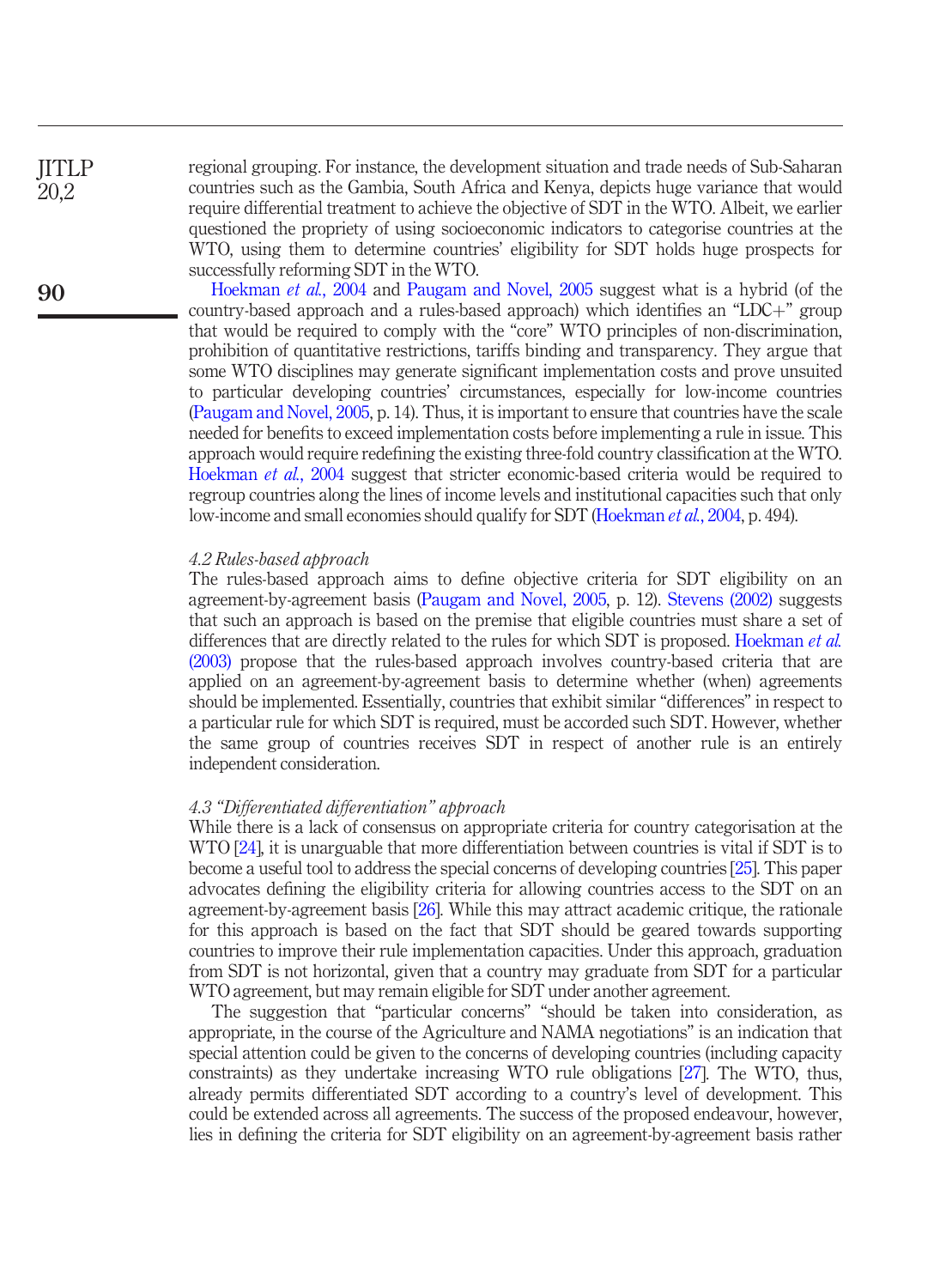than an across-the-board approach [\(Hoekman](#page-14-3) *et al.*, 2003; [Keck and Low, 2004](#page-14-5); and [Stevens,](#page-15-12) [2002\)](#page-15-12).

While acknowledging that additional resources and efforts would be required to apply this differentiated approach, the advantage of ensuring that SDT responds to specific [traderelated] needs of countries, particularly, as attention is given to the economic costs and benefits of implementation of WTO rules makes it worth the while [\(Hoekman](#page-14-2) et al., 2004). The downside to this approach lies mainly in the fact that it requires regular implementation audits, which may likely boil down to an assessment of each beneficiary country's implementation of each relevant agreement. Furthermore, the complexities involved in defining objective criteria and the basis for differentiation is another tricky area. Besides, there is no guarantee that the results of implementation audits, i.e. the costs and benefits of implementation, will be acceptable to all WTO members. Finally, the volatility and multistakeholder process that may be required to determine objective criteria acceptable to all WTO members may not only make negotiations more complex but also expose the WTO system to cross-conditionality arising from other international development/financial institutions [\(Hoekman](#page-14-2) *et al.*, 2004).

Despite the challenges listed above, the proposed framework is consistent as it provides a transparent analytical approach for a reformed SDT framework, particularly in terms of measuring the economic development needs against the legal provisions. It is most consistent with the "one size does not fit all" approach and ensures that only those countries that justifiably need SDT the most, get it.

#### 4.4 Implementation proposal for differentiated differentiation

"Differentiated differentiation" as an implicit threshold approach to differentiation is amenable to the principle of graduation which identifies which countries should be allowed derogation from a particular WTO rule at any given time ([Cottier, 2006](#page-14-4); [Gonzalez](#page-14-11) *et al.*, [2011a\)](#page-14-11). The rationale for "differentiated differentiation" is that SDT should be geared towards supporting countries to improve their rule implementation capacities rather than provide them with a permanent exemption. Accordingly, the assumption of trade treaty obligations by developing countries should be determined their rule implementation capacity at any given time. To operationalise such modulation of commitments, firstly, determine what constraints developing countries are likely to face in implementing a particular rule [\[28](#page-13-5)]. Secondly, identify, based on some analytical criteria, the countries that suffer from these constraints, and hence, lack the capacity to implement the rule. Targeted SDT, including derogation from discipline, could then be offered to such countries to overcome the constraint(s). The objective here is to ensure that SDT is targeted at only those countries that justifiably need it the most. This approach requires that rule implementation is made contingent on a country overcoming a set of identified constraints. That is, the modulation of commitments only kicks in when identified constraints have been overcome. Impliedly, countries that fall below a preferred threshold would be entitled to SDT while those above the threshold would not be eligible for SDT. Adopting a new evidence-based, case-by-case approach to SDT could ensure both that the concerns of the poorest countries are addressed and that advanced developing countries carry their weight in the organisation.

To operationalise a threshold approach to derogation from legal discipline, the use of analytical criteria to identify constraints that countries face as a result of or in the process of rule implementation is central. [Gonzalez](#page-14-11) *et al.* (2011a, p. 17) note the possibility of a mismatch between the analytical criteria used and actual constraints identified. This acknowledges the fact that the analytical criteria will at best be a proxy for a given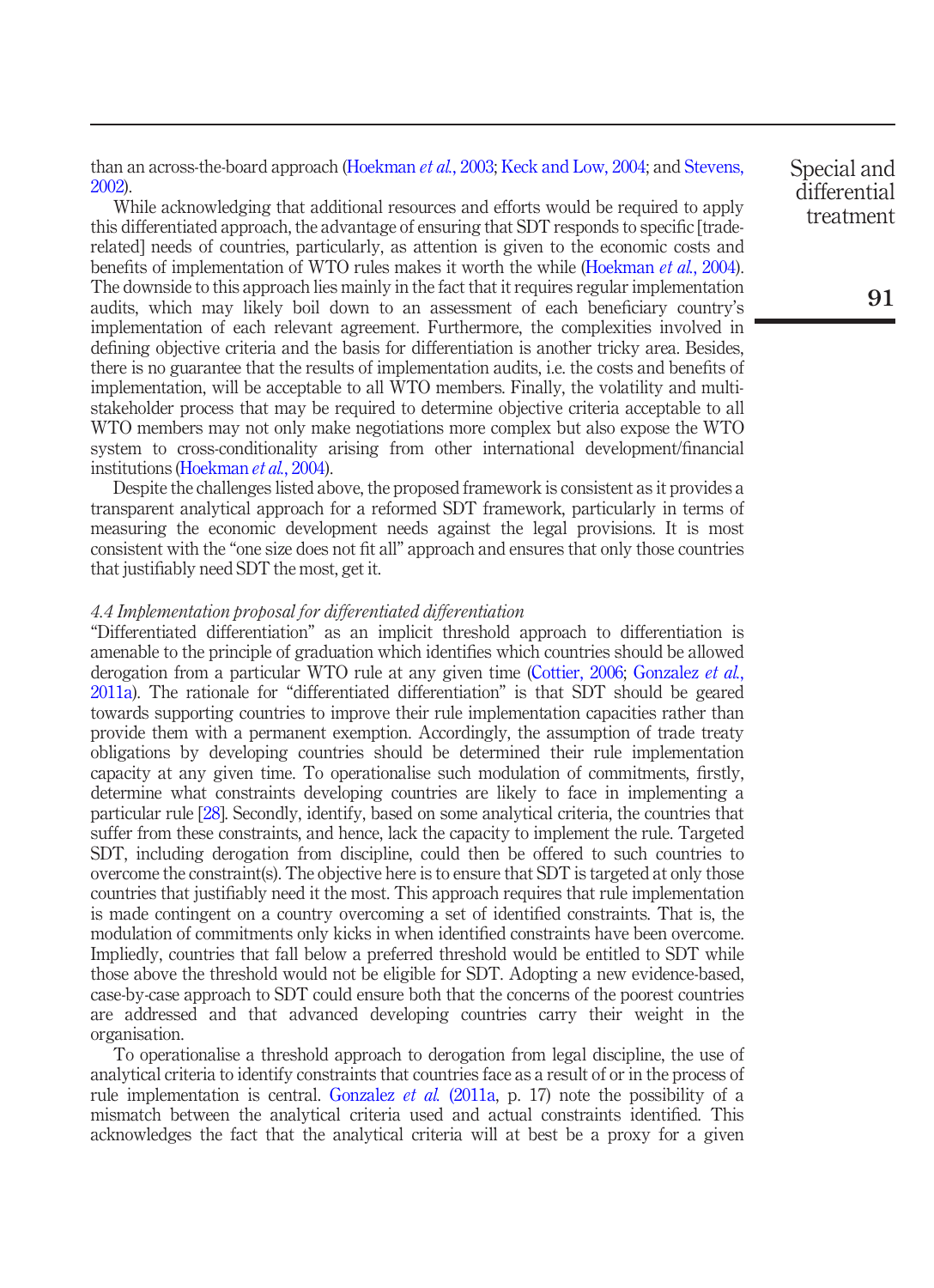constraint. Nonetheless, identifying and using a combined set of indicators to identify possible constraints could be less problematic. A composite indicator will better reflect such constraints vis-à-vis the varied needs of countries.

#### 4.5 Designing a composite indicator approach

A composite indicator approach is proposed to combine indicators into a composite measure. The composite indicator encapsulates individual indicators, each of which has been pre-ranked according to a weighted structure. In practical terms, this requires firstly, identifying the constraints and proposing appropriate indicators (with weights attached to each) to capture these constraints. Secondly, ranking countries by indicators. Third, taking the average ranking unit (mean) and applying the sets of weights to create a composite indicator. The weights should be an outcome of a negotiated process that takes countries' performance of global trade into consideration. Fourth, determine the relative standing of countries in terms of constraints faced, by the average ranking score of each constraint in relation to the corresponding indicator. This will allow the WTO to draw up a list of developing countries that reflects their heterogeneous needs.

Determining the threshold for graduating countries (on the list of countries) for derogation from a particular discipline is important. In this regard, finding the variance of the average ranking score for each country per indicator of a constraint is required. The second is determining the standard deviation from the weighted mean of the composite indicator. Selecting the value of the standard deviation as our threshold can objectively determine which countries should be allowed derogation from rule implementation and which countries should not be allowed such flexibility. Specifically, only countries that fall below the selected threshold should be allowed such derogation.

## 4.6 Procedural reform: a case for improved monitoring of technical assistance delivery

The question with differentiated differentiation approach remains whether special provisions, for example, that, allow a longer transition period for developing countries to apply international trade obligations could become more effective? Differentiated differentiation will require successful implementation of the WTO agreements and rationalisation of institutional and human resources, policy adaptation and improved coordination with relevant stakeholders to facilitate their participation at the WTO [\(Prowse,](#page-15-5) [2002](#page-15-5)). In practical terms, this would require setting up a multi-stakeholder structure to coordinate the implementation of such agreements; developing agreement-specific strategies and action plans to achieve the goals of each agreement; and putting an appropriate regulatory and legislative framework in place to support reforms aimed at achieving the objective of any particular agreement. For several developing countries and LDCs, the financial and technical resources to initiate and sustain such broad reform are lacking. Technical assistance provisions through the WTO obligate developed countries and the Secretariat to provide technical assistance to help developing countries take full advantage of the multilateral trading system [\[29\]](#page-13-6). However, the vagueness of such provisions (in terms of form and purpose) and the non-binding nature of the obligations have generated concerns about their operability.

China's successful compliance with Ozone Depleting Substances (ODS) reduction target under the Montreal protocol [[30\]](#page-13-7) offers some insight into how countries could leverage targeted assistance during transition periods, in particular, to comply with their trade obligations [[31\]](#page-13-8). China's case suggests that financial or technical assistance must be linked to a country's compliance with the procedural requirements of an agreement and continuous improvement of its implementation strategies as far as complying with obligations under

**IITLP** 20,2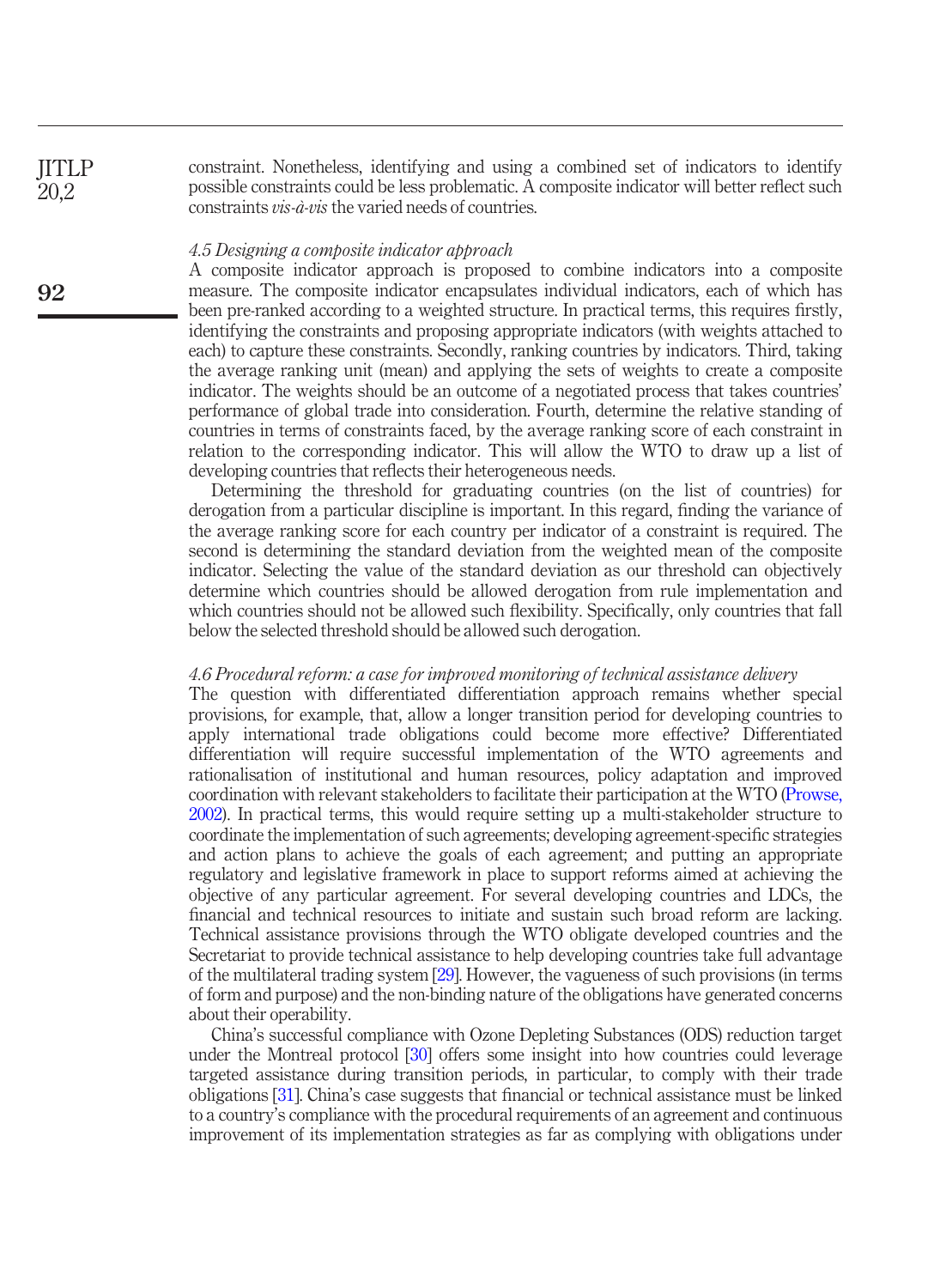that agreement is concerned. For instance, this could see a developing country receive financial or technical assistance to review its local laws towards complying with its WTO obligations, provided it prior complies with its national/constitutional requirements to adopt WTO agreements [\[32](#page-13-9)].

#### 4.7 Monitoring and review

To further ensure SDT accountability and effectiveness, a mechanism to monitor and report progress on rule implementation during a transition period could prove invaluable. The July 2004 Package [\[33\]](#page-13-10) refers to "monitoring and surveillance" in the context of agriculture and suggests only "enhancing" the existing system of notifications [\[34\]](#page-13-11). However, the fact that the significant contributions of SDT provisions are spread more across specific WTO agreements than in the general provisions, suggests that integrating any monitoring mechanism(s) into substantive agreements may be a most effective approach. Underscoring the importance of reporting requirements in promoting accountability and effectiveness of treaty obligations, [Rolland, 2012](#page-15-10) summarises that it could be useful to monitor and improve compliance with obligations; gather the information that may be used for reforming a particular rule or agreement; and, assist in the design and delivery of effective capacitybuilding support to deserving beneficiaries [\(Rolland, 2012,](#page-15-10) p. 128). Such a mechanism will be useful in providing early warning signals if a developing country is not on course to meet the SDT objective. Any problem can be timely identified. If such a developing country requires on-going assistance to be redirected or modified, that is done in time to address the problem. This approach will incentivise developing countries to draw motivation from knowing that continuous technical assistance is linked to meeting certain thresholds in their progress towards complying with trade treaty obligations. A mandatory requirement for all SDT beneficiaries to self-report progress as part of a peer review process should also be put in place for the beneficiaries of technical assistance.

#### 5. Conclusion and the way forward

Globalisation has altered the pattern of world trade and a few developing countries have progressed from being traditional goods exporters to becoming partners in preferential trade agreements. While the changing pattern of trade has favoured several countries, it has been criticised as limiting the economic freedom of developing countries, in that it prevents them from accessing markets in the rest of the world to support their varied development needs [\(Verter, 2017\)](#page-15-13). [Sen \(1999\)](#page-15-14) opined that a major failing of the current SDT approach has been its usage as the basis for exempting developing countries from WTO obligations instead of helping these countries comply with WTO obligations to support full integration into the global trading system. There is ample evidence to suggest that the gains from SDT have been limited and benefits are not being harnessed by developing countries and LDCs, hence, the need to rethink the current SDT framework at the WTO. SDT revision has been in the limelight lately at the WTO with the US' proposal for a strict definition of a "developing country" by WTO rules [[35](#page-13-12)], the EU's proposal for asymmetry in rule obligations amongst developing countries [\[36\]](#page-13-13), Norway's call for a "constructive conversation [...] about the development dimension"[\[37\]](#page-14-12), and Canada's call for a balance between reciprocity and flexibility and more differentiation between developing countries [[38\]](#page-14-13).

At present, SDT in the WTO is undefined and self-declared. As the debate on SDT has revealed, there is a lack of agreement on what SDT should entail, where it is appropriate and what its purpose should be in the multilateral trading system. Our paper argues that the WTO's approach to SDT must be framed through the lens of "what development means". It is partly for this reason that considering the level or stage of a country's development would Special and differential treatment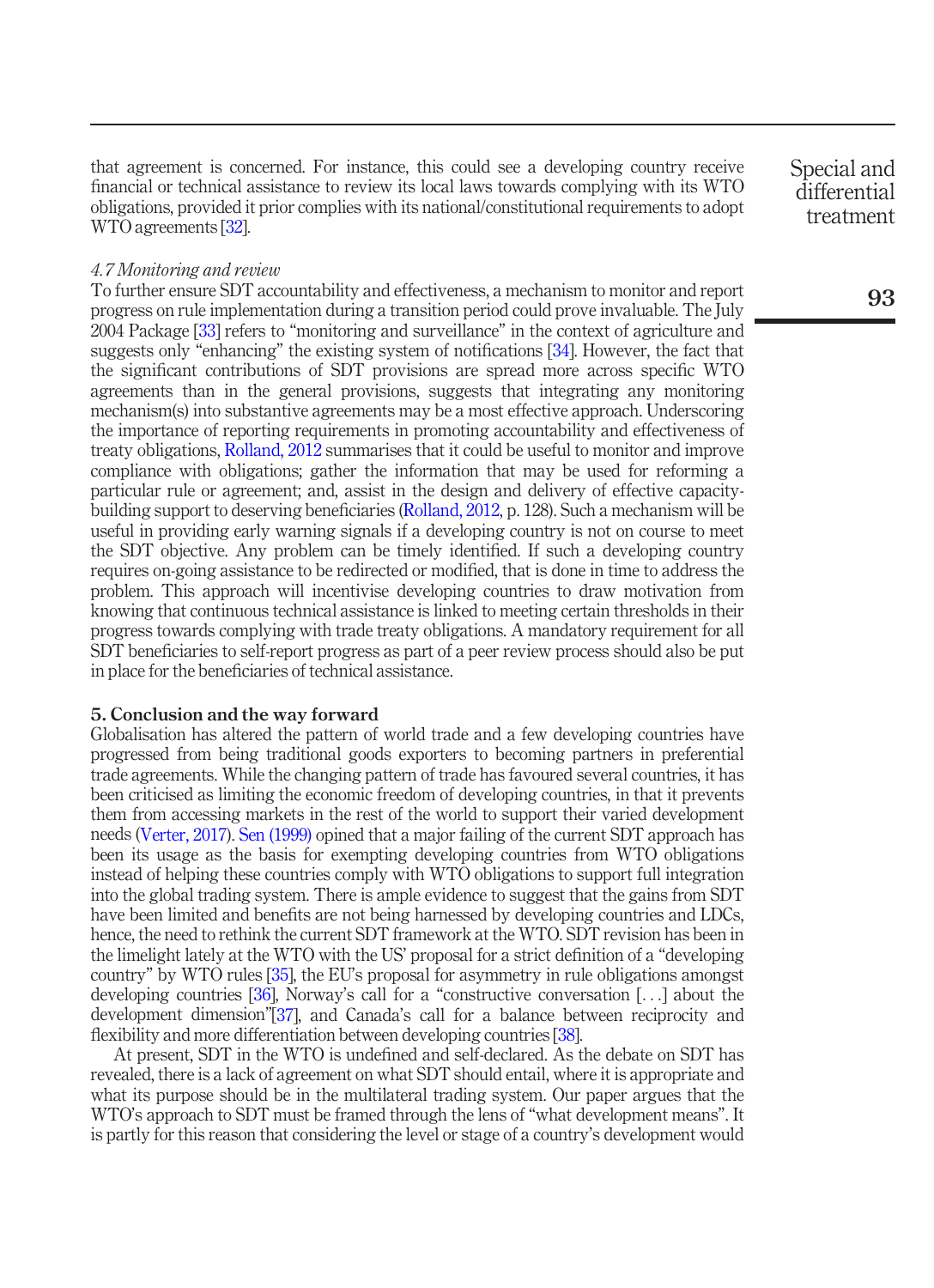help determine the level and type of SDT required to help it achieve sustainable development. We advocate "differentiated differentiation" for the application of SDT and also make a case for defining SDT eligibility criteria on an agreement-by-agreement basis. "Differentiated differentiation" envisages that SDT is geared towards supporting countries to improve their rule implementation capacity rather than provide them with a permanent exemption. Hence, whether a developing country is allowed to derogate from a particular rule is dependent on its capacity to implement the rule at a given time. In practical terms, we would first need to determine what constraints developing countries are likely to face in implementing that particular rule. Secondly, we would have to identify, based on some analytical criteria, the countries that suffer from these constraints, and hence, lack the capacity to implement the rule. To ensure that selected analytical criteria sufficiently reflect the heterogeneity of possible constraints, we propose a combined set of indicators that will serve to identify such constraints. Targeted SDT, including derogation from discipline, could then be offered to the deserving country to overcome the identified constraint(s). This approach not only puts an end to the long-drawn debate on country re-categorisation in the WTO but also ensures that only those countries that justifiably need SDT the most get it.

To avoid a situation where the SDT framework as proposed, is used as an eternal crutch, the paper advocates for graduating SDT beneficiaries based on a threshold determined by the value of the standard deviation from the weighted mean of the composite indicator. Selecting the value of the standard deviation as our threshold can objectively determine which countries should be allowed derogation from rule implementation and which countries should not be allowed such flexibility. Specifically, only countries that fall below the selected threshold should be allowed such derogation.

Developing countries need to visualise SDT for what it is  $-$  a trade tool to promote development. To ensure that SDT advances the development and does not impede it, a broader understanding of the meaning of development must be taken and reflected in the design of an alternative approach to SDT. Consistent with a more comprehensive goal of sustainable development as expressed in the preamble of the WTO Agreement, development should be viewed as an empowering process for individual humans/countries ([Bacchus and](#page-14-14) [Manak, 2020](#page-14-14); [Bacchus, 2004](#page-14-15)). It is this view that should be the guiding light for efforts to promote development at the WTO. This more expansive view contemplates that trade is a pathway to engaging with the challenges and opportunities of the wider world. Thus, trade becomes a means to promote the broadest fulfilment of both individual and national potential [\(Bacchus and Manak, 2020](#page-14-14)). This broader view of what development means must be reflected in SDT design at the WTO. The focus of SDT should, thus, not be on more exclusion but more inclusion. SDT "should enable rather than exempt" (Low *et al.*[, 2019\)](#page-15-15).

#### Notes

- <span id="page-11-0"></span>1. [WTO \(2001\)](#page-16-1), Preparations for the Fourth Session of the Ministerial Conference: Proposal for a Framework Agreement on Special and Differential Treatment, para. 1, WT/GC/W/442, 19 September
- <span id="page-11-1"></span>2. [World Street Journal \(2004\),](#page-15-16) "Robert Zoellick's Letter to WTO Member Nations", 11 January, available at <https://www.wsj.com/articles/SB107393275634376900> (accessed 7 August 2020); [Mandelson, P. \(2005\),](#page-15-17) "Doha for Development" Speech to Informal Meeting of EU Development Ministers, Leeds, UK, available at: [https://ec.europa.eu/commission/presscorner/detail/en/](https://ec.europa.eu/commission/presscorner/detail/en/SPEECH_05_639) [SPEECH\\_05\\_639](https://ec.europa.eu/commission/presscorner/detail/en/SPEECH_05_639) (accessed 8 February 2020).
- <span id="page-11-2"></span>3. Mexico and South Korea, both developing countries at the WTO and OECD members torpedoed OECD's research initiative on countries' economic calibration. India launched a major WTO

**JITLP** 20,2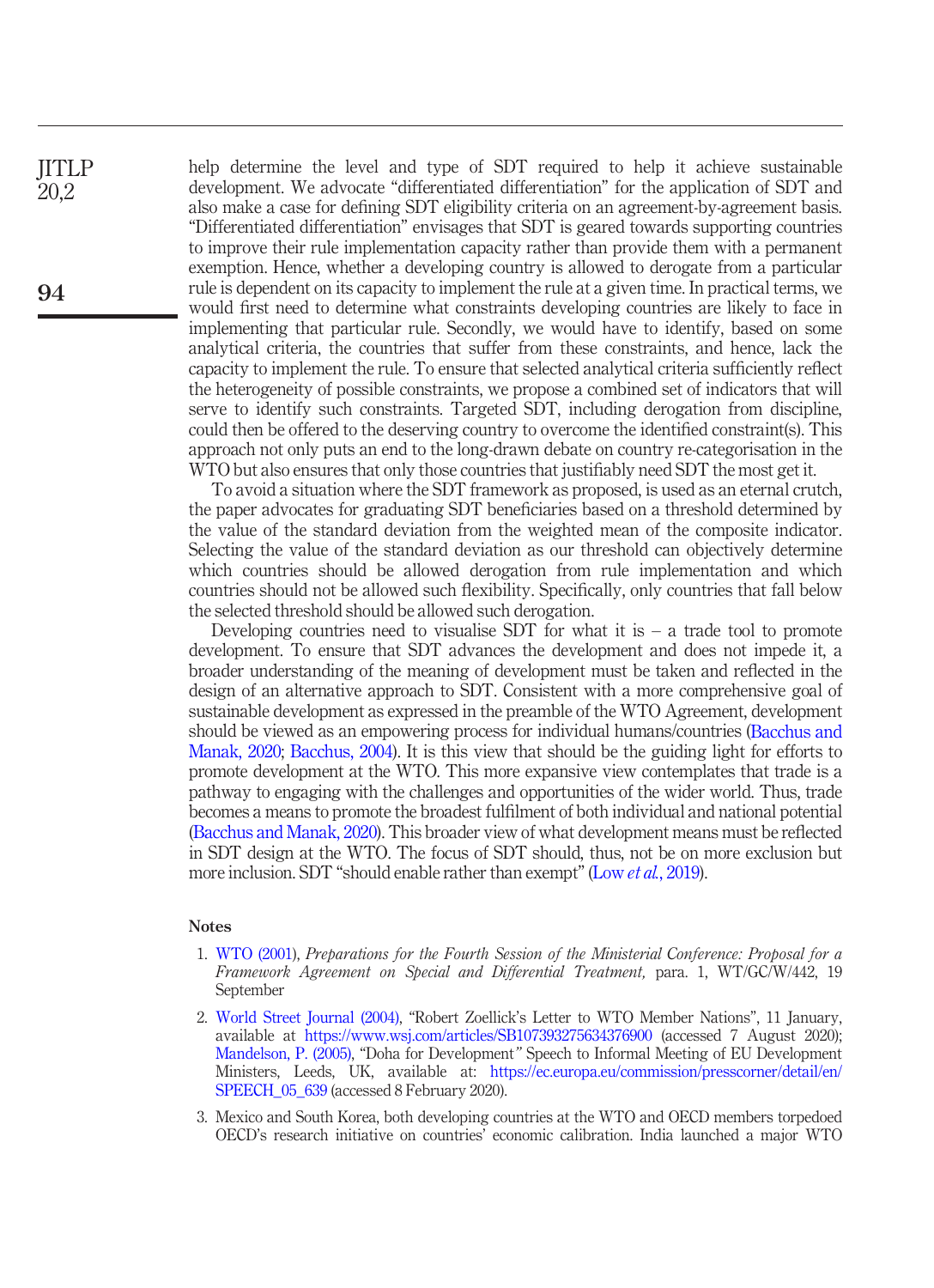dispute against "the Drug Arrangements" in the 2001 EU GSP scheme, alleging discriminatory differentiation amongst developing countries.

- <span id="page-12-0"></span>4. Almost two decades after its launch in 2001, the Doha Round (also known as the Doha Development Agenda) which specifically aimed to advance development interests, including addressing the problems developing countries face in implementing WTO agreements, remains stalled. Details on the Round is available at: [https://www.wto.org/english/tratop\\_e/dda\\_e/dda\\_e.htm](https://www.wto.org/english/tratop_e/dda_e/dda_e.htm) (accessed 4 May 2020).
- <span id="page-12-1"></span>5. Preamble to the Marrakesh Agreement Establishing the WTO, available at: [https://www.wto.](https://www.wto.org/english/res_e/publications_e/ai17_e/wto_agree_preamble_jur.pdf) [org/english/res\\_e/publications\\_e/ai17\\_e/wto\\_agree\\_preamble\\_jur.pdf](https://www.wto.org/english/res_e/publications_e/ai17_e/wto_agree_preamble_jur.pdf) (accessed 26 April 2020).
- <span id="page-12-2"></span>6. The WTO's Agreement on Trade-Related Investment Measures (TRIMs) prohibits any investment measures that may be inconsistent with Articles III (national treatment) and XI (prohibition of quantitative restrictions) of the GATT. See also Lee [\(2016](#page-15-0)).
- <span id="page-12-3"></span>7. [https://www.whitehouse.gov/presidential-actions/memorandum-reforming-developing-country](https://www.whitehouse.gov/presidential-actions/memorandum-reforming-developing-country-status-world-trade-organization/)[status-world-trade-organization/](https://www.whitehouse.gov/presidential-actions/memorandum-reforming-developing-country-status-world-trade-organization/) (accessed 8 March 2020).
- <span id="page-12-4"></span>8. The criteria for designating a country as an LDC by the UN are low income, weak human assets and high economic vulnerability in addition to the requirement of the country not exceeding the population of 75 million. See [https://www.un.org/development/desa/dpad/least-developed](https://www.un.org/development/desa/dpad/least-developed-country-category/ldc-criteria.)[country-category/ldc-criteria.h](https://www.un.org/development/desa/dpad/least-developed-country-category/ldc-criteria.)tml (assessed 29 April 2020).
- <span id="page-12-5"></span>9. Paragraph 2(d) of the Enabling Clause permits deeper differentiation to accord special treatment to the least developed amongst the developing countries in the context of any general or specific measures in favour of developing countries.
- <span id="page-12-6"></span>10. GATT, Annex I Notes and Supplementary Provisions, Ad Article XVIII.
- <span id="page-12-7"></span>11. Panel Report, Ceylon-Article XVIII Applications, GATT Doc. L/71 (26 November 1957).
- <span id="page-12-8"></span>12. Ibid, at para. 4.
- <span id="page-12-9"></span>13. Chile Taxes on Alcoholic Beverages case (Arbitration procedure under Article 21.3(c) of the Understanding on Rules and Procedures Governing the Settlement of Disputes), WT/DS87/15 (23 May 2000), para. 18.
- <span id="page-12-10"></span>14. WTO Appellate Body Report, European Communities-Conditions for the Granting of Tariff

Preferences to Developing Countries, WT/DS246/AB/R (7 April 2004).

<span id="page-12-11"></span>15. WTO Appellate Body Report, *European Communities-Conditions for the Granting of Tariff* 

Preferences to Developing Countries, WT/DS246/AB/R (7 April 2004).

- <span id="page-12-12"></span>16. Ibid, paras. 169 and 173.
- <span id="page-12-13"></span>17. Ibid, paras. 160-62.
- <span id="page-12-14"></span>18. Panel Report, United States – Section 110(5) of the US Copyright Act, WT/DS160/R, 15 June 2000.
- <span id="page-12-15"></span>19. Ibid, para. 6.109.
- <span id="page-12-16"></span>20. The usage of the two terms by the Enabling Clause is instructive. The Enabling Clause exclusively uses "special treatment" in reference to distinctive treatment available to the sub-category of LDCs only (in the context of measures available to all developing countries) while "differential and more favourable treatment" is used in reference to treatment available to the broader category of developing country. See paras 1 and 2 of the Enabling Clause. See Paugam and Novel:4, 2005.
- <span id="page-12-17"></span>21. Paragraph 2(d) of the Enabling Clause.
- <span id="page-12-18"></span>22. E.g. Article 27(5) and (6) of the WTO Agreement on Subsidies and Countervailing Measures categorises developing countries into four groups for determining which country should be allowed the use of export subsidies. The Agreement on Agriculture provides for Net Food-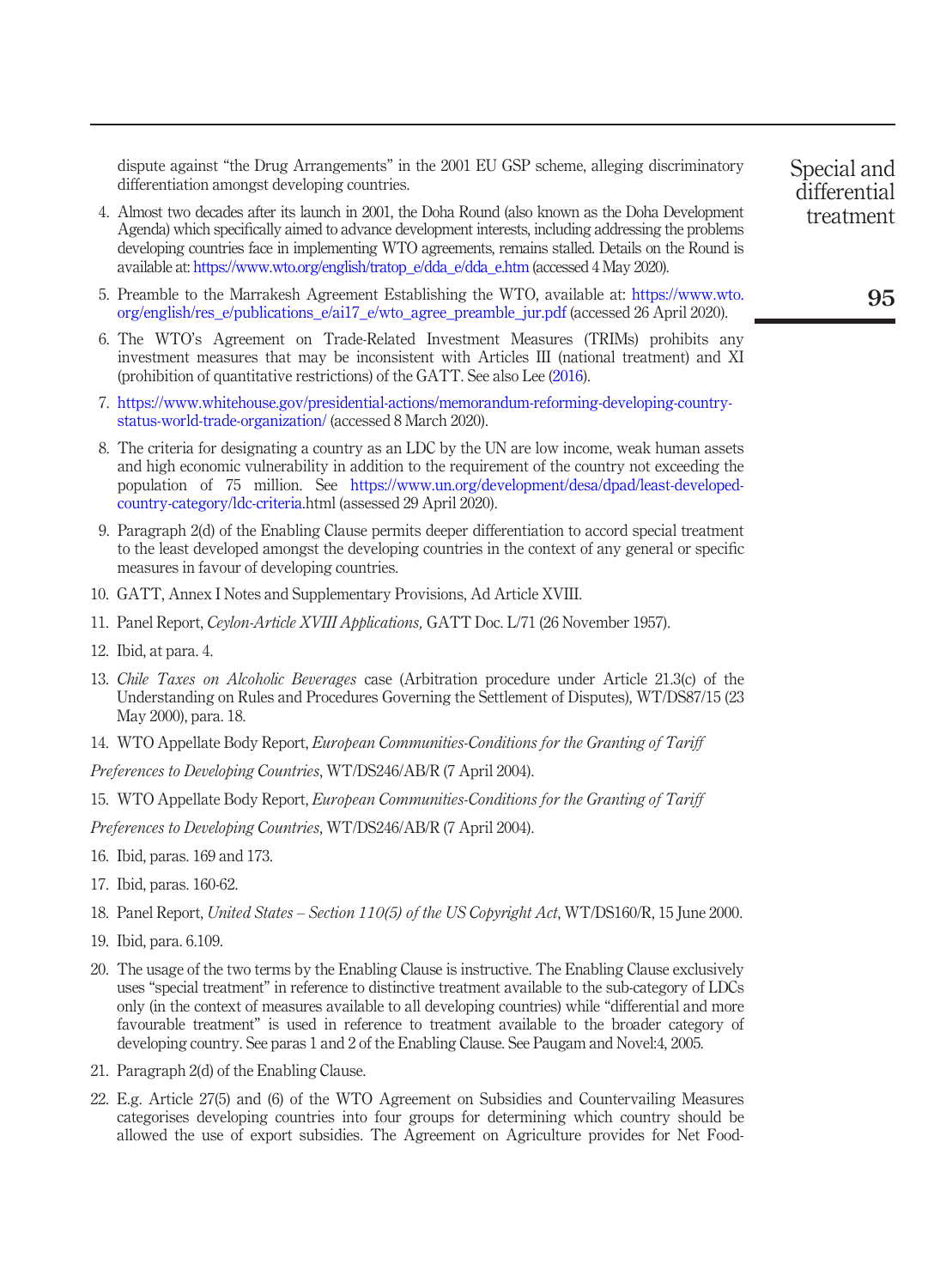<span id="page-13-13"></span><span id="page-13-12"></span><span id="page-13-11"></span><span id="page-13-10"></span><span id="page-13-9"></span><span id="page-13-8"></span><span id="page-13-7"></span><span id="page-13-6"></span><span id="page-13-5"></span><span id="page-13-4"></span><span id="page-13-3"></span><span id="page-13-2"></span><span id="page-13-1"></span><span id="page-13-0"></span>

| <b>JITLP</b><br>20,2 | Importing Developing Countries (NFIDC), an entirely new sub-category of food insecure<br>developing countries that require food aid and other financial and technical assistance.                                                                                                                                                                                                                                                                                                                                                                                                                                                                                                                                                                                                                                      |
|----------------------|------------------------------------------------------------------------------------------------------------------------------------------------------------------------------------------------------------------------------------------------------------------------------------------------------------------------------------------------------------------------------------------------------------------------------------------------------------------------------------------------------------------------------------------------------------------------------------------------------------------------------------------------------------------------------------------------------------------------------------------------------------------------------------------------------------------------|
|                      | 23. For a detailed analysis of these approaches, (Paugam and Novel, 2005; Hoekman et al, 2004 and<br>Hoekman, 2005).                                                                                                                                                                                                                                                                                                                                                                                                                                                                                                                                                                                                                                                                                                   |
| 96                   | 24. WTO (2019b), "The Continued Relevance of Special and Differential Treatment in Favour of Developing<br>Members to Promote Development and Ensure Inclusiveness", Communication from China, India,<br>South Africa and the Bolivarian Republic of Venezuela WT/GC/W/765, WTO, Geneva, 28 February.                                                                                                                                                                                                                                                                                                                                                                                                                                                                                                                  |
|                      | 25. Recent EU reform proposal recognise the delicate balancing required. While avoiding issues around<br>eligibility criteria, it underscores the point that SDT should be "needs-driven and evidence-based" –<br>effectively, targeting more differentiation amongst countries, available at http://trade.ec.europa.eu/<br>doclib/docs/2018/september/tradoc_157331.pdf (accessed 10 August 2020).                                                                                                                                                                                                                                                                                                                                                                                                                    |
|                      | 26. Contrastingly, this approach does not focus on country categorisation. It is rather agreement-<br>specific. For an earlier exposition of this approach, (Hoekman et al., 2003; Keck and Low, 2004;<br>and Stevens, 2002).                                                                                                                                                                                                                                                                                                                                                                                                                                                                                                                                                                                          |
|                      | 27. WTO (2007), WTO Analytical Index: Guide to WTO Law and Practice, Vol. 1, p. 90, Cambridge<br>University Press, Cambridge, UK. See also WTO (2012), WTO Analytical Index: Guide to WTO<br>Law and Practice, (3rd Edition), Cambridge University Press, Cambridge, UK.                                                                                                                                                                                                                                                                                                                                                                                                                                                                                                                                               |
|                      | 28. Using the TRIPS Agreement, Gonzalez et al. (2011) identified four possible constraints (economic<br>constraints, access to pharmaceuticals, capacity constraints and incidence of health outcomes) that<br>make developing countries particularly vulnerable to patent protection enforcement, on which<br>basis they then selected relevant indicators that capture these constraints. Further basing on a<br>combination of the indicators, they were able to draw up a list of countries that were deserving of<br>exemption from TRIPS provisions for patent protection in the pharmaceutical industry.                                                                                                                                                                                                        |
|                      | 29. See Article XXV of GATS, Article 11 of the TBT Agreement, Article 9 of the SPS Agreement,<br>Article 67 of the TRIPS Agreement.                                                                                                                                                                                                                                                                                                                                                                                                                                                                                                                                                                                                                                                                                    |
|                      | 30. The Montreal Protocol on Substances that Deplete the Ozone Layer (the Montreal Protocol) is an<br>international agreement made in 1987. It was designed to stop the production and import of ozone-depleting<br>substances and reduce their concentration in the atmosphere to help protect the earth's ozone layer.                                                                                                                                                                                                                                                                                                                                                                                                                                                                                               |
|                      | 31. At the time of the making of the Montreal Protocol, China was the largest producer and consumer<br>of chlorofluorocarbons (CFCs). However; it recorded tremendous success in implementing a<br>national plan for the phasing-out of ODS, implemented scores of domestic policies and regulations<br>to control the production, consumption, import and export of ODS and remarkably, shut down all<br>its production plants for CFCs well ahead of the schedule set by the Montreal Protocol. All because<br>of the establishment of a Multilateral Fund under the Protocol to support developing countries meet<br>their ODS reduction target, with funding linked to achieving compliance and sustainable ODS<br>reduction and a requirement of a data reporting system as pre-condition for accessing the Fund. |
|                      | 32. Under Article XVI (4) of Agreement Establishing the WTO, developing countries were given five<br>years from the entry into force of the Agreement to review their local laws to conform to<br>provisions of the covered agreements.                                                                                                                                                                                                                                                                                                                                                                                                                                                                                                                                                                                |
|                      | 33. WTO, Doha Work Programme (the July Package), General Council Decision of 1 August 2004, WT/L/535,<br>available at https://www.wto.org/english/tratop_e/dda_e/ddadraft_31jul04_e.pdf (accessed 7 July 2020).                                                                                                                                                                                                                                                                                                                                                                                                                                                                                                                                                                                                        |
|                      | 34. Ibid, at Article 48.                                                                                                                                                                                                                                                                                                                                                                                                                                                                                                                                                                                                                                                                                                                                                                                               |
|                      | 35. WTO (2019a), "An Undifferentiated WTO: self-declared Development Status Risk Institutional<br>Irrelevance", Communication from the United States WT/GC/W/757, WTO, Geneva, 16 January).                                                                                                                                                                                                                                                                                                                                                                                                                                                                                                                                                                                                                            |
|                      | 36. European Commission (2018), "WTO Modernisation: Introduction to Future EU Proposals",<br>European Union Concept Paper, Brussels, 18 September, available at: https://ec.europa.eu/<br>commission/presscorner/detail/en/IP_18_5786 (accessed 24 January 2021).                                                                                                                                                                                                                                                                                                                                                                                                                                                                                                                                                      |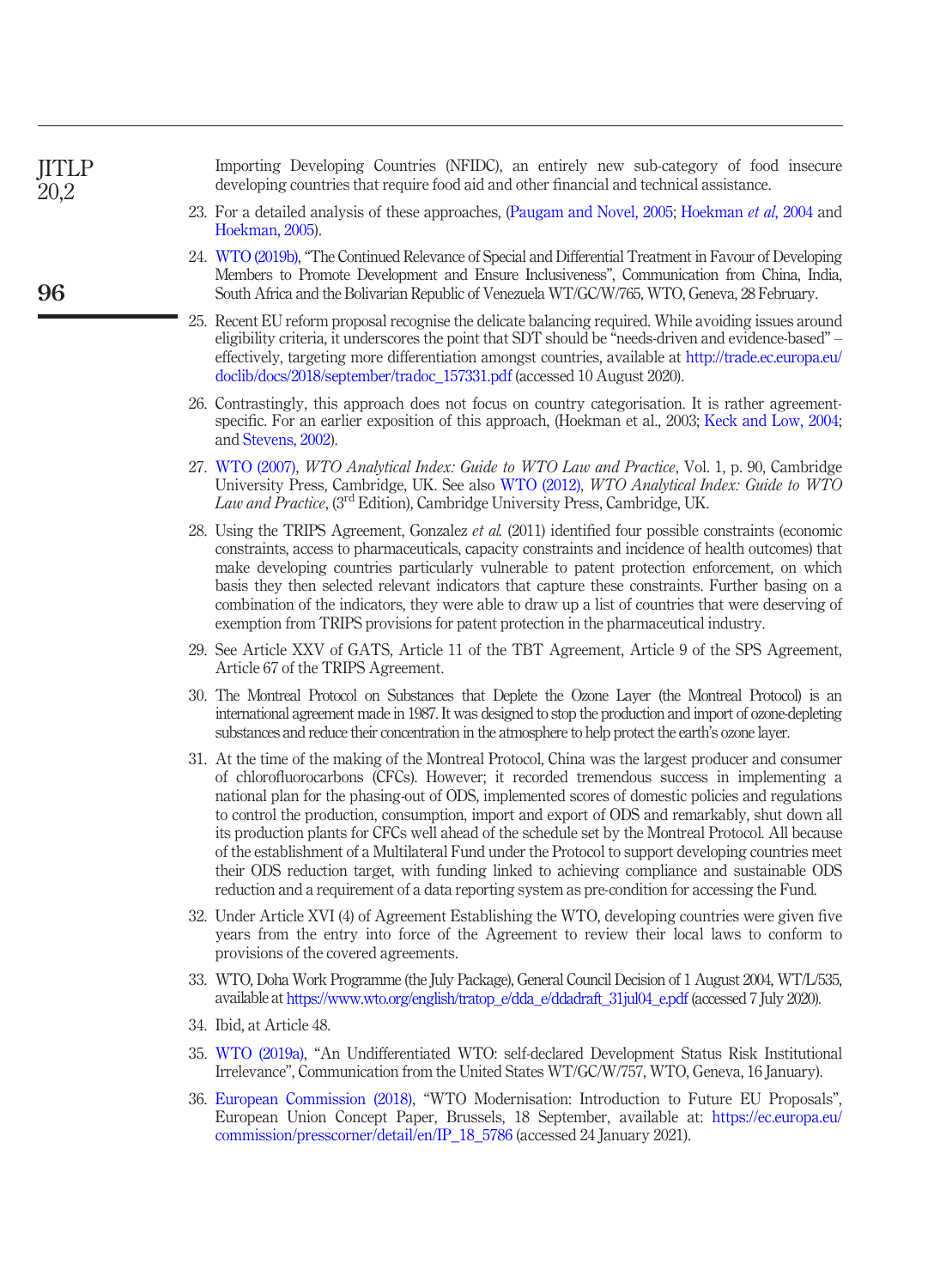- <span id="page-14-12"></span>37. WTO (2019c), "Pursuing the Development Dimension in WTO Rule-Making Efforts", Communication from Norway, Canada, Hong Kong, China, Iceland, Mexico, New Zealand, Singapore and Switzerland, WT/GC/W/770/Rev.3, WTO, Geneva, 7 May.
- <span id="page-14-13"></span>38. [WTO \(2018\)](#page-16-5), "Strengthening and Modernizing the WTO: Discussion Paper", Communication from Canada", JOB/GC/201, WTO, Geneva, 24 September.

#### References

<span id="page-14-15"></span>Bacchus, J. (2004), *Trade and Freedom*, London: CMP Publishing,

- <span id="page-14-14"></span>Bacchus, J. and Manak, I. (2020), "The development dimension: what to do about differential treatment in trade", Policy Analysis No. 887, Cato Institute, 13 April, available at [www.cato.org/](http://www.cato.org/publications/policy-analysis/development-dimension-what-do-about-differential-treatment-trade) [publications/policy-analysis/development-dimension-what-do-about-differential-treatment-trade](http://www.cato.org/publications/policy-analysis/development-dimension-what-do-about-differential-treatment-trade) (accessed 12 June 2020).
- <span id="page-14-8"></span>Chang, H. (2002), Kicking Away the Ladder: Development Strategy in Historical Perspective, Anthem Press, London.
- <span id="page-14-0"></span>Conconi, P. and Perroni, C. (2015), "Special and differential treatment of developing countries in the WTO", World Trade Review, Vol. 14 No. 1, pp. 67-86.
- <span id="page-14-4"></span>Cottier, T. (2006), "From progressive liberalisation to progressive regulation in WTO law", *Journal of* International Economic Law, Vol. 9 Issue No. 4, pp. 779-821 at 792.
- <span id="page-14-10"></span>Cui, F. (2008), "Who are the developing countries in the WTO?", The Law and Development Review, Vol. 1 Issue No. 1, pp. 121-152, at 133.
- <span id="page-14-16"></span>European Commission (2018), "WTO Modernisation: Introduction to Future EU Proposals", European Union Concept Paper, Brussels, 18 September, available at: [https://ec.europa.eu/commission/](https://ec.europa.eu/commission/presscorner/detail/en/IP_18_5786) [presscorner/detail/en/IP\\_18\\_5786](https://ec.europa.eu/commission/presscorner/detail/en/IP_18_5786) (accessed 24 January 2021).
- <span id="page-14-7"></span>Finger, M. (1991), "Development economics and the general agreement on tariffs and trade", in De Melo, J. and Sapir, A. (Eds), Trade Theory and Economic Reform: North, South, and East: Essays in Honour of Bela Balassa, Cambridge, MA.
- <span id="page-14-9"></span>Francois, J., et al. (2006), "Preference erosion and multilateral liberalization", The World Bank Economic Review, Vol. 20 No. 2, pp. 197-216.
- Gonzalez, J.L., Parra, M.M., Holmes, P. and Shingal, A. (2011a), "TRIPS and Special and Differential Treatment – Revisiting the Case for Derogations in Applying Patent Protection for Pharmaceuticals in Developing Countries", Working Paper No. 2011/37, National Centre of Competence in Research, Berne, Switzerland, May.
- <span id="page-14-11"></span>Gonzalez, J.L., Parra, M.M. and Holmes, P. (2011), "Towards a new age in special and differential treat", Working Paper No. 2011/58, National Centre of Competence in Research, Berne, Switzerland, May.
- <span id="page-14-1"></span>Hoekman, B. (2005), "Operationalizing the concept of policy space in the WTO: beyond special and differential treatment", Journal of International Economic Law, Vol. 8 No. 2, pp. 405-424 at 412.
- <span id="page-14-3"></span>Hoekman, B., et al. (2003), "More favourable and differential treatment of developing countries: towards a new approach in the WTO", Policy Research Paper 3107, the World Bank, Washington, DC, available at: <http://elibrary.worldbank.org/doi/pdf/10.1596/1813-9450-3107> (accessed 8 February 2020).
- <span id="page-14-2"></span>Hoekman, B., et al. (2004), "Special and differential treatment of developing countries in the WTO: moving forward after Cancun", The World Economy, Vol. 27 No. 4, pp. 481-506 at 490.
- <span id="page-14-6"></span>Imboden, N. (2017), "Special and differential treatment: a new approach may be required", *Bridges* Africa, Vol. 6 No. 8.
- <span id="page-14-5"></span>Keck, A. and Low, P. (2004), "Special and differential treatment in the WTO: Why, when and how?", Staff Working Paper ERSD-2004-03, WTO, Geneva.

treatment

Special and differential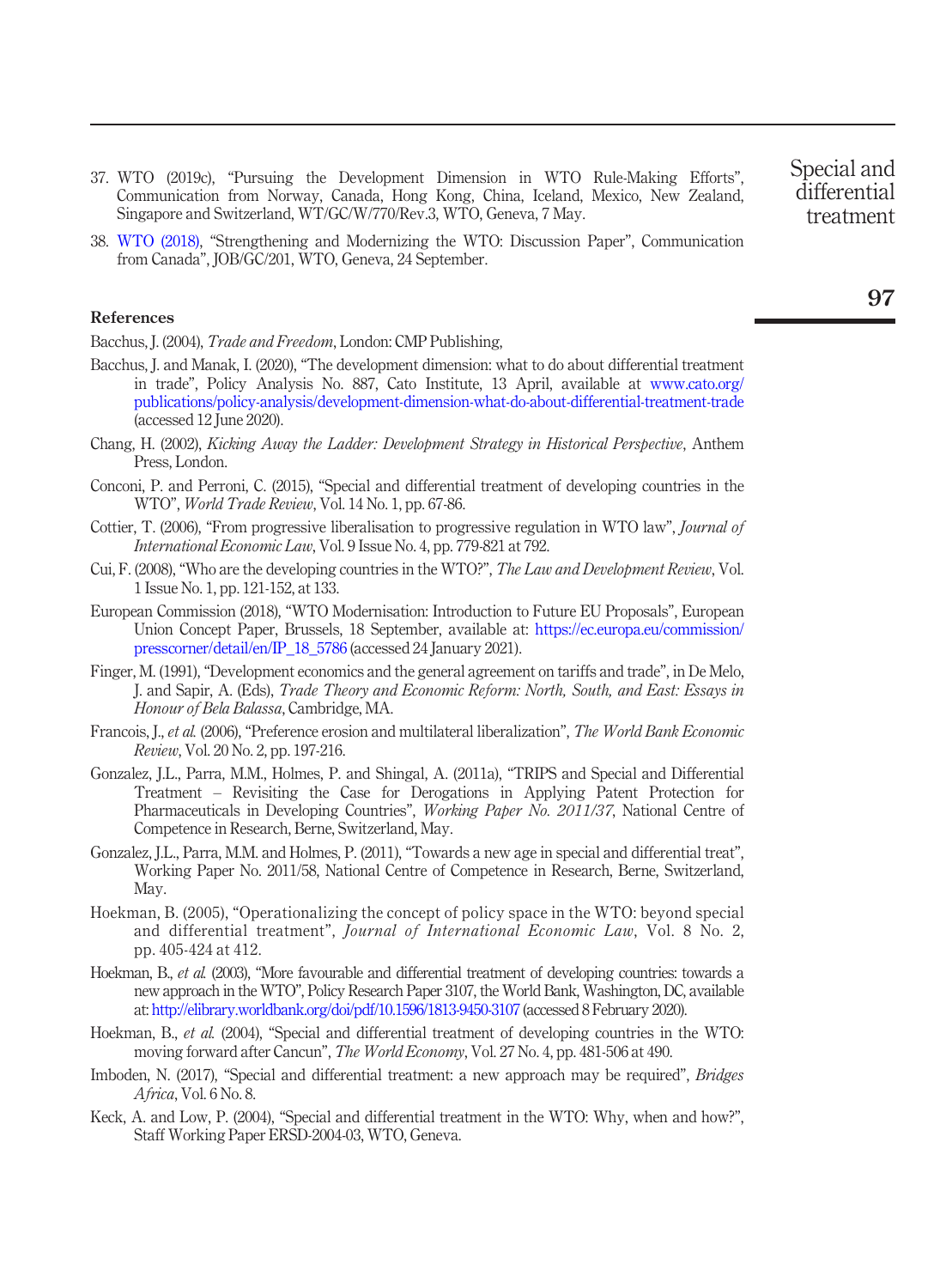<span id="page-15-17"></span><span id="page-15-16"></span><span id="page-15-15"></span><span id="page-15-14"></span><span id="page-15-13"></span><span id="page-15-12"></span><span id="page-15-11"></span><span id="page-15-10"></span><span id="page-15-9"></span><span id="page-15-8"></span><span id="page-15-7"></span><span id="page-15-6"></span><span id="page-15-5"></span><span id="page-15-4"></span><span id="page-15-3"></span><span id="page-15-2"></span><span id="page-15-1"></span><span id="page-15-0"></span>

| <b>JITLP</b><br>20,2 | Kleen, P. and Page, S. (2005), "Special and differential treatment of developing countries in the world<br>trade organization", Global Development Studies No. 2, available at: www.odi.org/sites/odi.org<br>uk/files/odi-assets/publications-opinion-files/3320.pdf (accessed 6 February 2020).                                                                             |
|----------------------|------------------------------------------------------------------------------------------------------------------------------------------------------------------------------------------------------------------------------------------------------------------------------------------------------------------------------------------------------------------------------|
|                      | Lee, Y. (2016), "The long and winding road – path towards facilitation of development in the WTO: reflections<br>on the Doha round and beyond", <i>Law and Development Review</i> , Vol. 9 Issue No. 2, pp. 437-456 at 448.                                                                                                                                                  |
| 98                   | Low, P., Mamdouh, H. and Rogerson, E. (2019), Balancing Rights and Obligations in the $WTO - a$<br>Shared Responsibility, p. 27. Geneva: IDEAS Centre.                                                                                                                                                                                                                       |
|                      | Mandelson, P. (2005), "Doha for Development", Speech to Informal Meeting of EU Development Ministers,<br>Leeds, UK, available at: https://ec.europa.eu/commission/presscorner/detail/en/SPEECH_05_639<br>(accessed 8 February 2020).                                                                                                                                         |
|                      | Ornelas, E. (2016), "Special and differential treatment for developing countries", Discussion Paper<br>No 1415, Centre for Economic Performance, London School of Economics and Political<br>Science, London, available at: http://cep.lse.ac.uk/pubs/download/dp1415.pdf (accessed 6)<br>February 2020).                                                                    |
|                      | Page, S. (2004), "The evolution of special and differential treatment in the multilateral trading system",<br>paper presented at International Centre for Sustainable Development (ICTSD) workshop, 6<br>December 2004, Geneva, available at: www.odi.org/sites/odi.org.uk/files/odi-assets/publications-<br>opinion-files/4679.pdf (accessed 7 June 2020).                  |
|                      | Paugam, J. and Novel, A. (2005), "Why and how differentiate developing countries in the WTO? Theoretical<br>options and negotiating solutions", paper presented at Ifri/AFD Conference 28 October 2005, Paris,<br>available at: www.ifri.org/sites/default/files/atoms/files/novel_paugam_nov_2005.pdf (accessed 9<br>August 2020).                                          |
|                      | Prowse, S. (2002), "The role of international and national agencies in trtade-related capacity building",<br>The World Economy, Vol. 25 No. 9, pp. 1235-1261.                                                                                                                                                                                                                |
|                      | Rolland, S. (2012), <i>Development at the WTO</i> , p. 80, Oxford University Press. Oxford.                                                                                                                                                                                                                                                                                  |
|                      | Rolland, S.E. (2012), "Considering development in the implementation of panel and appellate body<br>reports", Trade, Law and Development, Vol. 4 No. 1, pp. 150-199.                                                                                                                                                                                                         |
|                      | Sen, A. (1999), <i>Development as Freedom</i> , Random House, New York, NY.                                                                                                                                                                                                                                                                                                  |
|                      | Shafaeddin, M. (1998), "How did developed countries industrialize? The history of trade and industrial<br>policy: the case of Great Britain and the USA", Discussion Paper No. 139, UNCTAD, Geneva,<br>December.                                                                                                                                                             |
|                      | Stevens, C. (2002), "The future of special and differential treatment (SDT) for developing countries in the<br>WTO", Working Paper No. 163, 1 January, Institute of Development Studies, Sussex England,<br>available at: www.ids.ac.uk/publications/the-future-of-special-and-differential-treatment-sdt-for-<br>developing-countries-in-the-wto/ (accessed 9 August 2020). |
|                      | Surono, A. and Hidayati, M. (2019), "Special and differential treatment in the WTO agreement on<br>agriculture and the benefits for developing countries", Academic Journal of Interdisciplinary<br>Studies, Vol. 8 No. 4, pp. 132-139.                                                                                                                                      |
|                      | UNCTAD (2019), Key Statistics and Trends in International Trade 2018, UNCTAD, Geneva.                                                                                                                                                                                                                                                                                        |
|                      | USG (2019), "Reforming developing country status in the world trade organization", Federal Register,<br>Vol. 84 No. 147, pp. 37555-37557, available at: www.govinfo.gov/content/pkg/FR-2019-07-31/pdf/<br>2019-16497.pdf (accessed 6 July 2020).                                                                                                                             |
|                      | Verdirame, G. (1996), "The definition of developing countries under GATT and other international<br>law", German Year Book of International Law, Vol. 39, pp. 164-197.                                                                                                                                                                                                       |
|                      | Verter, N. (2017), "International trade: the position of Africa in global merchandise trade", in Ibrahim,<br>M. (Ed.), Emerging Issues in Economics and Development, IntechOpen, London, pp. 65-89.                                                                                                                                                                          |
|                      | World Street Journal (2004), "Robert Zoellick's Letter to WTO Member Nations", available at: https://<br>www.wsj.com/articles/SB107393275634376900 (accessed 7 August 2020).                                                                                                                                                                                                 |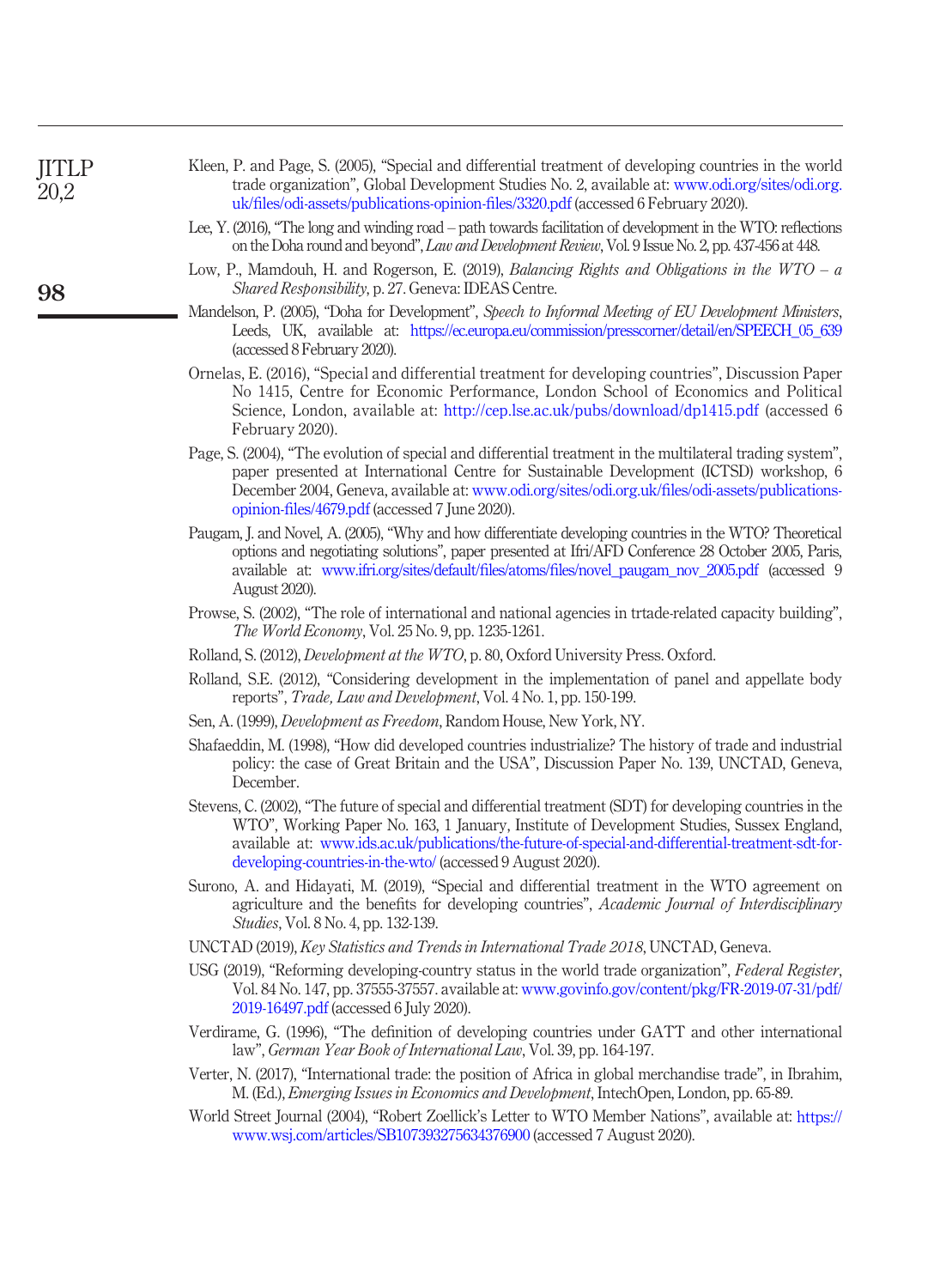- <span id="page-16-1"></span>WTO (2001), "Preparations for the fourth session of the ministerial conference: proposal for a framework agreement on special and differential treatment, Para. 1, WT/GC/W/442, 19 September".
- <span id="page-16-0"></span>WTO (2019a), "An undifferentiated WTO: self-declared development status risk institutional irrelevance", Communication from the United States WT/GC/W/757, WTO, Geneva, 16 January.
- <span id="page-16-2"></span>WTO (2019b), "The continued relevance of special and differential treatment in favour of developing members to promote development and ensure inclusiveness", Communication from China, India, South Africa and the Bolivarian Republic of Venezuela WT/GC/W/765, WTO, Geneva, 28 February.
- WTO (2019c), "Pursuing the development dimension in WTO rule-making efforts", Communication from Norway, Canada, Hong Kong, China, Iceland, Mexico, New Zealand, Singapore, and Switzerland, WT/GC/W/770/Rev.3, WTO, Geneva, 7 May.
- <span id="page-16-5"></span>WTO (2018), "Strengthening and Modernizing the WTO: discussion Paper", Communication from Canada, JOB/GC/201, WTO, Geneva, 24 September.
- <span id="page-16-4"></span>WTO (2012), "WTO Analytical Index: Guide to WTO Law and Practice", (3rd Edition), Cambridge University Press, Cambridge, UK.
- <span id="page-16-3"></span>WTO (2007), "WTO analytical index: guide to WTO law and practice", Cambridge University Press, Cambridge, UK, Vol. 1, p. 90.

#### Further Reading

- Alavi, A. (2007), "On the (non-)effectiveness of the world trade organization special and differential treatments in the dispute settlement process", Journal of World Trade, Vol. 41 No. 2, pp. 319-349.
- Christie, A. (2009), "Special and differential treatment in the GATT: a pyrrhic victory for developing countries", The Estey Centre Journal of International Law and Trade Policy, Vol. 10 No. 2, pp. 63-84.
- Ezeani, E. (2013), "WTO post Doha: trade deadlocks and protectionism", Journal of International Trade Law and Policy, Vol. 12 No. 3, pp. 272-288.
- Fukasaki, K. (2000), "Special and differential treatment for developing countries: does it help those who help themselves?", UNU World Institute for Development Economics Research. Wider Working Paper No. 197. Helsinki, Finland, available at: [www.docsonline.wto.org](http://www.docsonline.wto.org) (accessed 6 July 2020).
- Hoeckman, B., Michalopoulos, C. and Winters, L.A. (2003), "Special and differential treatment in the WTO after Cancun", The World Economy, Vol. 27 No. 4, pp. 481-506.
- Hoff, K. and Stiglitz, J.E. (2000), "Modern economic theory and development", in Meier, G.M. and Stiglitz, J.E. (Eds), Frontiers of Development Economics: The Future in Perspective, (pp. 389-459). Oxford: World Bank and Oxford University Press.
- Jackson, J.H. (1989), The World Trading System, Cambridge: MIT Press.
- Kerr, W.A. (2005), "Special and differential treatment: a mechanism to promote development?", *Estey* Centre Journal of International Law and Trade Policy, Vol. 6 No. 2, pp. 84-94.
- Kessie, E. (2000b), "Enforceability of the legal provisions relating to special and differential treatment under the WTO agreements", The Journal of World Intellectual Property, Vol. 3 No. 6, pp. 955-975.
- Mangeni, F. (2003), Strengthening Special and Differential Treatment in the WTO Agreements: Some Reflections on the Stakes for African Countries, International Centre for Trade and Sustainable Development (ICTSD).
- Michalopoulos, C. (2000), "The role of special and differential treatment for developing countries in GATT and the world trade organization", World Bank, Policy Research Working Paper 2388, l, available at: <https://openknowledge.worldbank.org/handle/10986/19819> (accessed 6 July 2020).